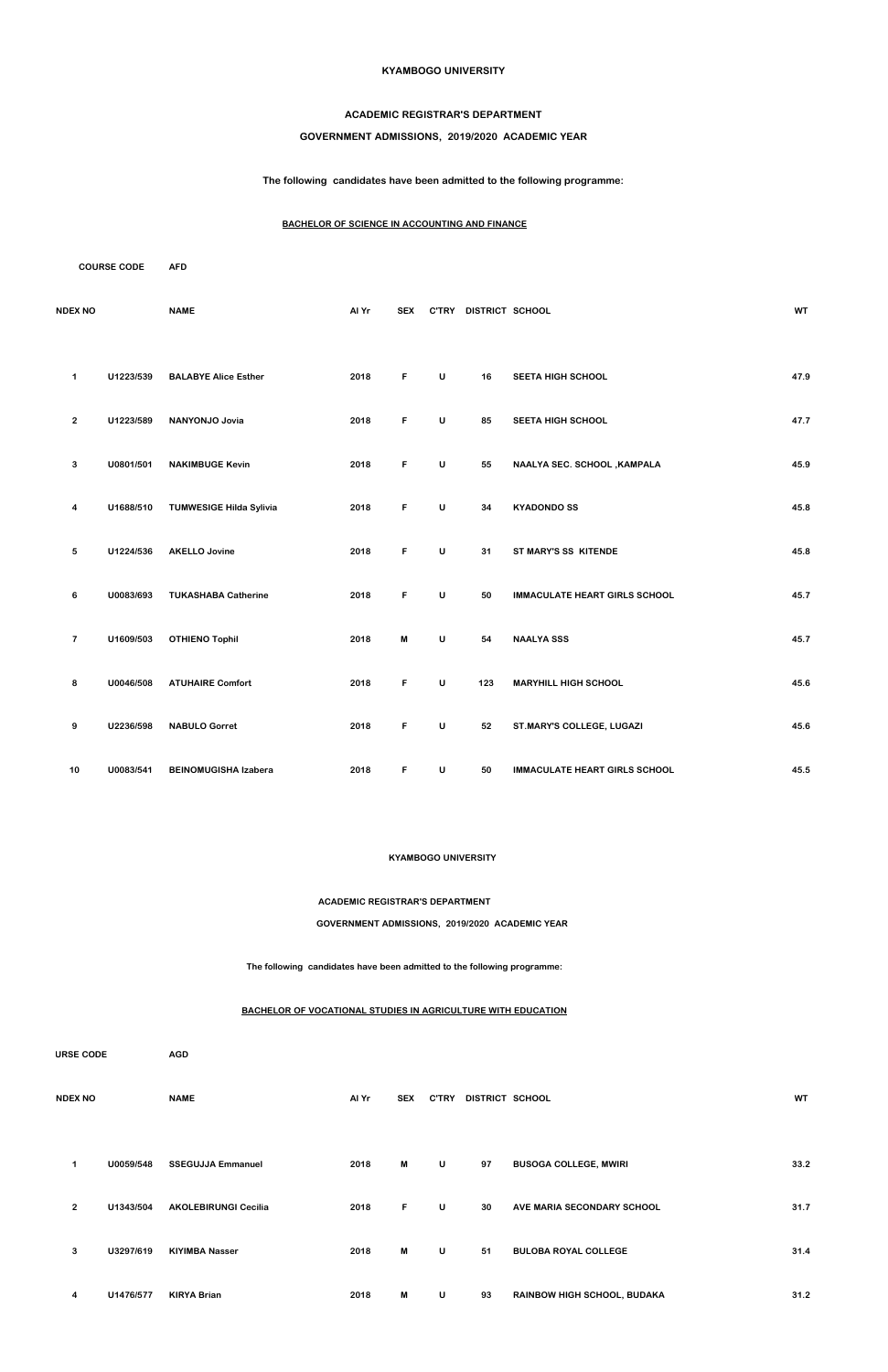| 5              | U0077/619 | <b>KIZITO David</b>           | 2018 | M | U | 40 | <b>GOMBE SECONDARY SCHOOL</b>    | 30.5 |
|----------------|-----------|-------------------------------|------|---|---|----|----------------------------------|------|
| 6              | U1828/579 | <b>NUWAGABA Rimmy</b>         | 2018 | M | U | 46 | <b>STANDARD COLLEGE NTUNGAMO</b> | 30.3 |
| $\overline{7}$ | U0737/584 | <b>BAKKABULINDI Innocent</b>  | 2018 | M | U | 40 | <b>BULO PARENTS S S</b>          | 30.1 |
| 8              | U0814/558 | <b>SSEMIRIMU Henry</b>        | 2018 | M | U | 55 | ST.JOHN'S SEC.SCHOOL, NTEBETEBE  | 30   |
| 9              | U0114/513 | <b>OUMA Jackson</b>           | 2018 | M | U | 07 | <b>BUSIA SECONDARY SCHOOL</b>    | 30   |
| 10             | U0025/514 | <b>BENEYA Shadiah Batenda</b> | 2018 | F | U | 85 | KIBULI SECONDARY SCHOOL          | 29.8 |
| 11             | U0009/665 | <b>NATURINDA Shallon</b>      | 2018 | F | U | 37 | <b>BWERANYANGI GIRLS' SCHOOL</b> | 29.8 |
| 12             | U2431/580 | <b>NAMATOVU Martha</b>        | 2018 | F | U | 55 | <b>UBUNTU HILL SCHOOL</b>        | 29.8 |

# **BACHELOR OF ART AND INDUSTRIAL DESIGN**

|                | <b>COURSE CODE</b> | <b>AID</b>                    |       |                           |              |                 |                                |           |
|----------------|--------------------|-------------------------------|-------|---------------------------|--------------|-----------------|--------------------------------|-----------|
| <b>NDEX NO</b> |                    | <b>NAME</b>                   | Al Yr | <b>SEX</b>                | <b>C'TRY</b> | DISTRICT SCHOOL |                                | <b>WT</b> |
| $\mathbf 1$    | U2929/549          | <b>WAIRAMA Campbell</b>       | 2018  | M                         | $\sf U$      | 16              | SEETA H/S GREEN CAMPUS, MUKONO | 42.4      |
| $\overline{2}$ | U0052/517          | <b>AINEMBABAZI Chrish</b>     | 2018  | M                         | $\mathsf{U}$ | 68              | <b>MBARARA HIGH SCHOOL</b>     | 42        |
| 3              | U0017/651          | <b>NAMULINDA Persis</b>       | 2018  | F                         | $\sf U$      | 10              | <b>IGANGA SECONDARY SCHOOL</b> | 41.3      |
| 4              | U1107/528          | <b>KUTOSI Emmanuel</b>        | 2018  | M                         | $\sf U$      | 78              | ST. LAWRENCE S.S, SSONDE       | 41.1      |
| 5              | U1085/567          | <b>OTIM Chris Ham</b>         | 2018  | M                         | U            | 59              | BP CYPRIAN KIHANGIRE SS LUZIRA | 40.4      |
| 6              | U0053/737          | <b>GOODGRACE Patience</b>     | 2018  | F                         | $\sf U$      | 79              | <b>MENGO SECONDARY SCHOOL</b>  | 40.1      |
| $\overline{7}$ | U1224/659          | <b>KARATUNGA Raymond</b>      | 2018  | $\boldsymbol{\mathsf{M}}$ | $\mathsf{U}$ | 34              | ST MARY'S SS KITENDE           | 40        |
| 8              | U2663/501          | <b>BAGUMA Nicholas Mukisa</b> | 2018  | M                         | $\sf U$      | 55              | ST. ANDREW'S COLLEGE, SSANDA   | 40        |
| 9              | U0034/528          | <b>MUKIIBI Christopher</b>    | 2018  | M                         | $\cup$       | 86              | ST HENRY'S COLLEGE, KITOVU     | 39.9      |

| 10 | U2339/585 | <b>OKORI Emmanuel Chris</b>   | 2018 | M | U | 76  | <b>ST. MICHAEL INTERNATIONAL SCHOOL</b> | 39.9 |
|----|-----------|-------------------------------|------|---|---|-----|-----------------------------------------|------|
| 11 | U0896/587 | <b>ATUKUNDA Able Campbell</b> | 2018 | M | U | 112 | ST.PETER'S SS, NAALYA                   | 39.7 |
| 12 | U2236/727 | OGWADO Joachim                | 2018 | M | U | 54  | <b>ST.MARY'S COLLEGE, LUGAZI</b>        | 39.7 |
| 13 | U1656/572 | <b>AHAIRWE Gerald</b>         | 2018 | M | U | 37  | <b>VINE HIGH SCHOOL</b>                 | 39.7 |

**BACHELOR OF ENGINEERING IN AUTOMATIVE POWER ENGINEERING**

**COURSE CODE APD INDEX NO NAME Al Yr SEX C'TRY DISTRICT SCHOOL WT**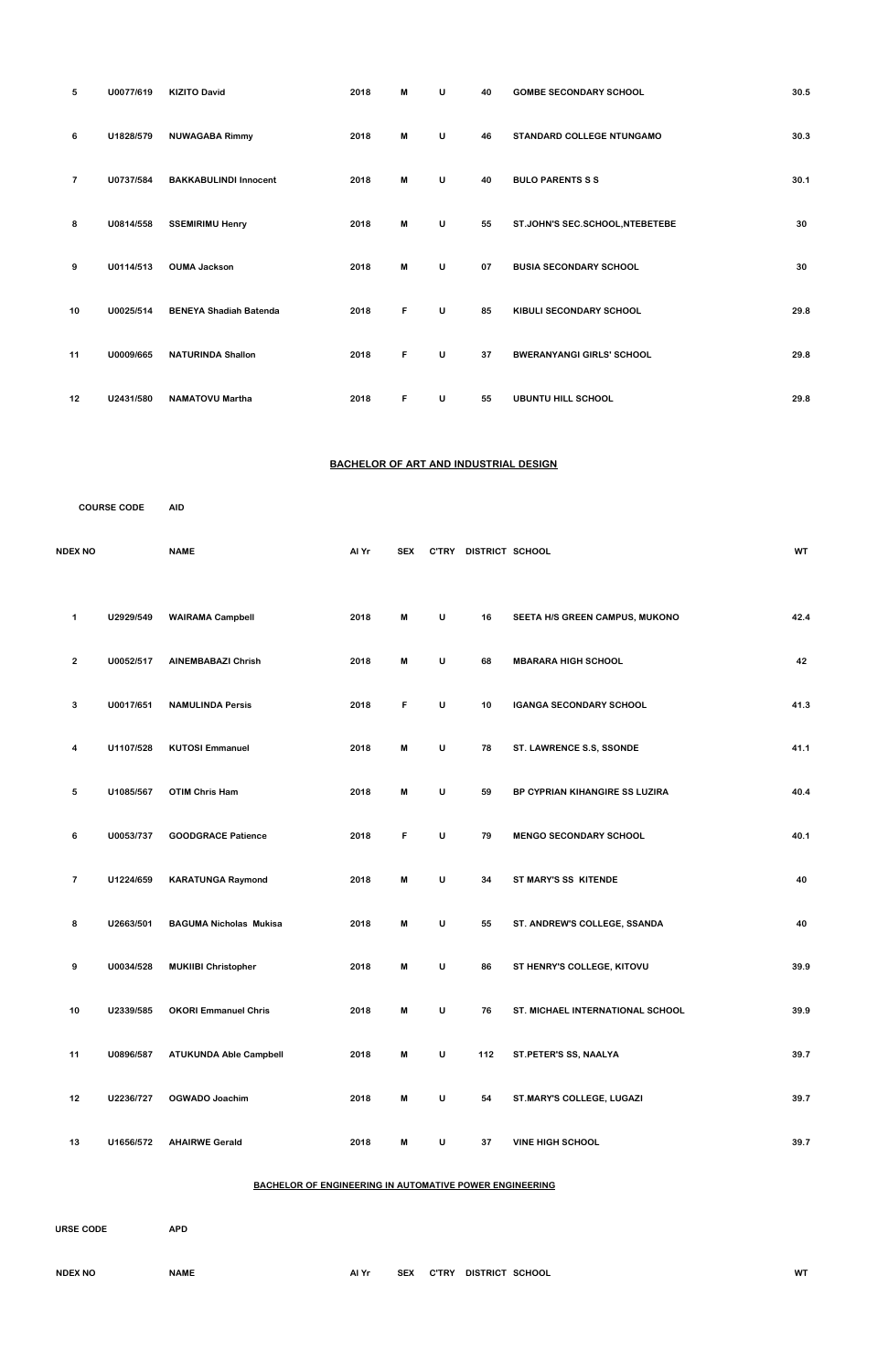| $\mathbf 1$    | U0065/623 | <b>MAKANGA Samson</b>       | 2018 | M | U | 32 | <b>NDEJJE SECONDARY SCHOOL</b>      | 48.5 |
|----------------|-----------|-----------------------------|------|---|---|----|-------------------------------------|------|
| $\overline{2}$ | U0053/536 | <b>LETA Joy Gift</b>        | 2018 | M | U | 03 | <b>MENGO SECONDARY SCHOOL</b>       | 48.4 |
| 3              | U2339/509 | <b>OKWIR Thomas</b>         | 2018 | M | U | 31 | ST. MICHAEL INTERNATIONAL SCHOOL    | 47.7 |
| 4              | U0034/547 | <b>ARUHO Brighton</b>       | 2018 | M | U | 06 | ST HENRY'S COLLEGE, KITOVU          | 47.4 |
| 5              | U0055/568 | <b>MALUKU Derrick</b>       | 2018 | M | U | 93 | <b>BISHOP'S SEC. SCHOOL, MUKONO</b> | 47.3 |
| 6              | U2339/568 | <b>OGWANG Micheal</b>       | 2018 | M | U | 31 | ST. MICHAEL INTERNATIONAL SCHOOL    | 47   |
| $\overline{7}$ | U2032/547 | <b>MUGARURA Keith Kevin</b> | 2018 | M | U | 55 | SEETA HIGH SCHOOL-MUKONO            | 46.8 |
| 8              | U0334/684 | <b>OWEMBABAZI Timothy</b>   | 2018 | M | U | 55 | UGANDA MARTYRS S.S., NAMUGONGO      | 46.8 |
| 9              | U0068/645 | <b>NUWAGABA Edwin</b>       | 2018 | M | U | 37 | <b>NTARE SCHOOL</b>                 | 46.5 |

# **BACHELOR OF ARCHITECTURE**

**COURSE CODE ARD**

| <b>NDEX NO</b> | <b>NAME</b> | Al Yr | <b>SEX</b> | <b>C'TRY</b> | DISTRICT SCHOOL | <b>WT</b> |
|----------------|-------------|-------|------------|--------------|-----------------|-----------|
|                |             |       |            |              |                 |           |

| 1              | U0860/501 | <b>OTIM Timothy</b>            | 2018 | M | U      | 48 | <b>KINAAWA HIGH SCHOOL</b>          | 52.4 |
|----------------|-----------|--------------------------------|------|---|--------|----|-------------------------------------|------|
| $\overline{2}$ | U1223/621 | <b>BONGONYINGE George</b>      | 2018 | M | U      | 27 | <b>SEETA HIGH SCHOOL</b>            | 50.7 |
| 3              | U0505/642 | <b>KIBOMBO Tonny</b>           | 2018 | M | U      | 55 | <b>KITENDE S S</b>                  | 50.5 |
| 4              | U0459/621 | <b>NSAMBA Abaas</b>            | 2018 | M | U      | 89 | <b>KAWEMPE MUSLIM SS</b>            | 50.1 |
| 5              | U0004/635 | <b>MUWANGUZI Samuel</b>        | 2018 | M | U      | 55 | KING'S COLLEGE, BUDO                | 48.4 |
| 6              | U0065/635 | <b>RUTANGA Fanon</b>           | 2018 | M | $\cup$ | 12 | <b>NDEJJE SECONDARY SCHOOL</b>      | 48.4 |
| $\overline{7}$ | U0055/540 | <b>LUBUULWA Vincent Reagan</b> | 2018 | M | U      | 42 | <b>BISHOP'S SEC. SCHOOL, MUKONO</b> | 48.1 |

# **BACHELOR OF ADMINISTRATIVE AND SECRETARIAL SCIENCE**

| <b>URSE CODE</b> |           | <b>ASD</b>               |       |            |              |                 |                                |           |  |  |
|------------------|-----------|--------------------------|-------|------------|--------------|-----------------|--------------------------------|-----------|--|--|
| <b>NDEX NO</b>   |           | <b>NAME</b>              | Al Yr | <b>SEX</b> | <b>C'TRY</b> | DISTRICT SCHOOL |                                | <b>WT</b> |  |  |
| 1                | U2402/503 | <b>NAMUSU Sharon</b>     | 2018  | F          | U            | 33              | <b>NOTREDAME HIGH SCHOOL</b>   | 45.5      |  |  |
| $\overline{2}$   | U1235/502 | <b>NANJEGO Asia Abas</b> | 2018  | F          | U            | 40              | <b>MPIGI HIGH SCHOOL</b>       | 45.4      |  |  |
| 3                | U0710/501 | <b>NAMUBIRU Shakirah</b> | 2018  | F.         | U            | 88              | <b>BUDDE SEC. SCHOOL</b>       | 45        |  |  |
| 4                | U2926/515 | <b>NAMUGGA Aishah</b>    | 2018  | F          | $\sf U$      | 49              | <b>GREEN LIGHT ISLAMIC S.S</b> | 44.5      |  |  |
| 5                | U0077/827 | <b>NTUME Jonathan</b>    | 2018  | M          | U            | 88              | <b>GOMBE SECONDARY SCHOOL</b>  | 43.9      |  |  |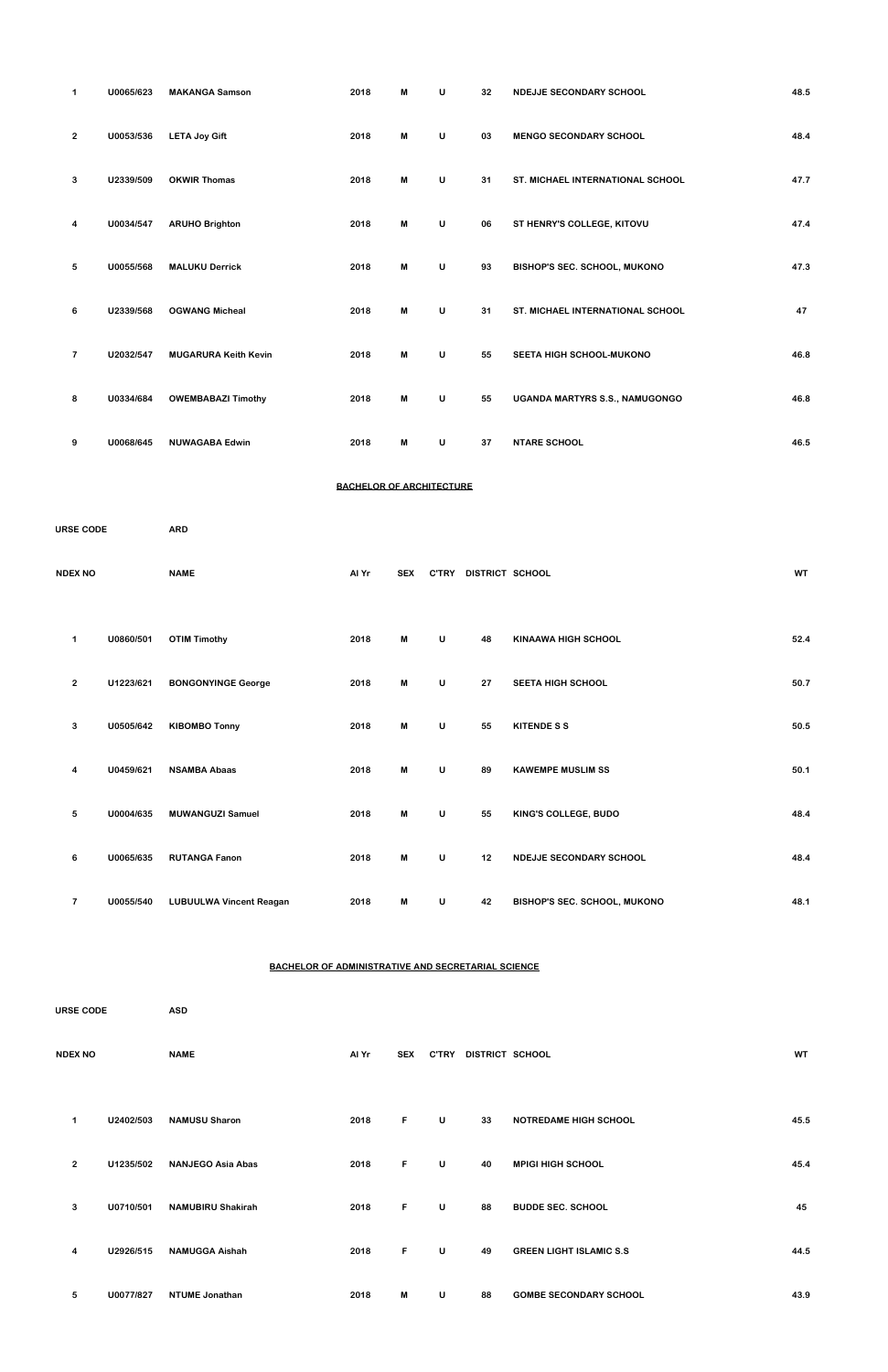| 6                | U0763/558 | <b>NANTONGO Agnes</b>         | 2018                                       | F  | U | 55  | <b>BUDDO SEC. SCHOOL</b>             | 43.6 |
|------------------|-----------|-------------------------------|--------------------------------------------|----|---|-----|--------------------------------------|------|
| $\overline{7}$   | U0009/503 | <b>ADONG Christine</b>        | 2018                                       | F  | U | 29  | <b>BWERANYANGI GIRLS' SCHOOL</b>     | 43.6 |
| 8                | U0892/529 | <b>NAKIGANDA Jackline</b>     | 2018                                       | F  | U | 101 | ST.JOSEPH MARY'S SS, MBIRIZI         | 43.4 |
| 9                | U3390/520 | NABAKOOZA Haliimah            | 2018                                       | F. | U | 88  | <b>KANSANGA SEED S.S.</b>            | 43.4 |
| 10               | U0249/572 | <b>NNANNUNGI Monica Irene</b> | 2018                                       | F  | U | 91  | ST.MARIA GORETTI S.S, KATENDE        | 43.4 |
| 11               | U0083/646 | <b>KENGANZI Josephine</b>     | 2018                                       | F  | U | 19  | <b>IMMACULATE HEART GIRLS SCHOOL</b> | 43.4 |
|                  |           |                               | <b>BACHELOR OF BUSINESS ADMINISTRATION</b> |    |   |     |                                      |      |
| <b>URSE CODE</b> |           | <b>BBK</b>                    |                                            |    |   |     |                                      |      |

| <b>NDEX NO</b> |           | <b>NAME</b>                | Al Yr | <b>SEX</b> |              | C'TRY DISTRICT SCHOOL |                                      | WT   |
|----------------|-----------|----------------------------|-------|------------|--------------|-----------------------|--------------------------------------|------|
| $\mathbf 1$    | U2010/503 | <b>OYESIGYE Osborn</b>     | 2018  | M          | $\sf U$      | 103                   | TRINITY SENIOR ACADEMY               | 46.6 |
| $\overline{2}$ | U0334/748 | <b>MUKYALA Lauryn</b>      | 2018  | F          | $\sf U$      | 42                    | UGANDA MARTYRS S.S., NAMUGONGO       | 43.8 |
| $\mathbf{3}$   | U0896/507 | <b>BUSINGYE Unity</b>      | 2018  | F          | $\mathsf{U}$ | 34                    | ST.PETER'S SS, NAALYA                | 43.7 |
| 4              | U0896/513 | <b>BIRUNGI Agnes</b>       | 2018  | F          | $\sf U$      | 110                   | ST.PETER'S SS, NAALYA                | 43.3 |
| 5              | U0245/529 | <b>NAMUYANJA Anita</b>     | 2018  | F          | $\mathsf{U}$ | 55                    | OUR LADY OF GOOD COUNSEL             | 43.2 |
| 6              | U0959/518 | <b>ABIINE Bernardine</b>   | 2017  | F          | $\sf U$      | 37                    | <b>NAMIRYANGO SS</b>                 | 43.2 |
| $\overline{7}$ | U0033/612 | <b>TUKWATANISE Nans</b>    | 2018  | M          | $\sf U$      | 55                    | ST MARY'S COLLEGE, KISUBI            | 42.8 |
| 8              | U0083/569 | NABAASA Joan               | 2018  | F          | $\sf U$      | 12                    | <b>IMMACULATE HEART GIRLS SCHOOL</b> | 42.7 |
| 9              | U0083/537 | <b>AYEBARE Monica</b>      | 2018  | F          | $\mathsf{U}$ | 12                    | <b>IMMACULATE HEART GIRLS SCHOOL</b> | 42.6 |
| 10             | U2032/528 | <b>KALULU Brian Daniel</b> | 2018  | M          | U            | 90                    | <b>SEETA HIGH SCHOOL-MUKONO</b>      | 42.5 |

# **BACHELOR OF ECONOMICS AND STATISTICS**

| <b>URSE CODE</b> |           | <b>BEK</b>                   |       |            |              |                 |                                        |           |  |
|------------------|-----------|------------------------------|-------|------------|--------------|-----------------|----------------------------------------|-----------|--|
| <b>NDEX NO</b>   |           | <b>NAME</b>                  | Al Yr | <b>SEX</b> | <b>C'TRY</b> | DISTRICT SCHOOL |                                        | <b>WT</b> |  |
| 1                | U0004/556 | <b>KHABUSI Jonathan Sisa</b> | 2018  | M          | $\cup$       | 121             | KING'S COLLEGE, BUDO                   | 52.2      |  |
| $\overline{2}$   | U1611/545 | <b>NABBAALE Suzan</b>        | 2018  | F.         | U            | 42              | <b>OURLADY OF AFRICA SS NAMILYANGO</b> | 50.6      |  |
| 3                | U0391/508 | <b>MONI Justine</b>          | 2018  | M          | U            | 124             | ST.JOSEPH'S S S, NAGGALAMA             | 50.4      |  |
| 4                | U1179/501 | <b>BALAZA Sophan</b>         | 2018  | M          | $\sf U$      | 42              | ST.JOHN'S SS, MUKONO                   | 50.3      |  |
| 5                | U2198/502 | <b>TAREMWA Jethro</b>        | 2018  | M          | U            | 98              | KING SOLOMON'S COLLEGE                 | 49.4      |  |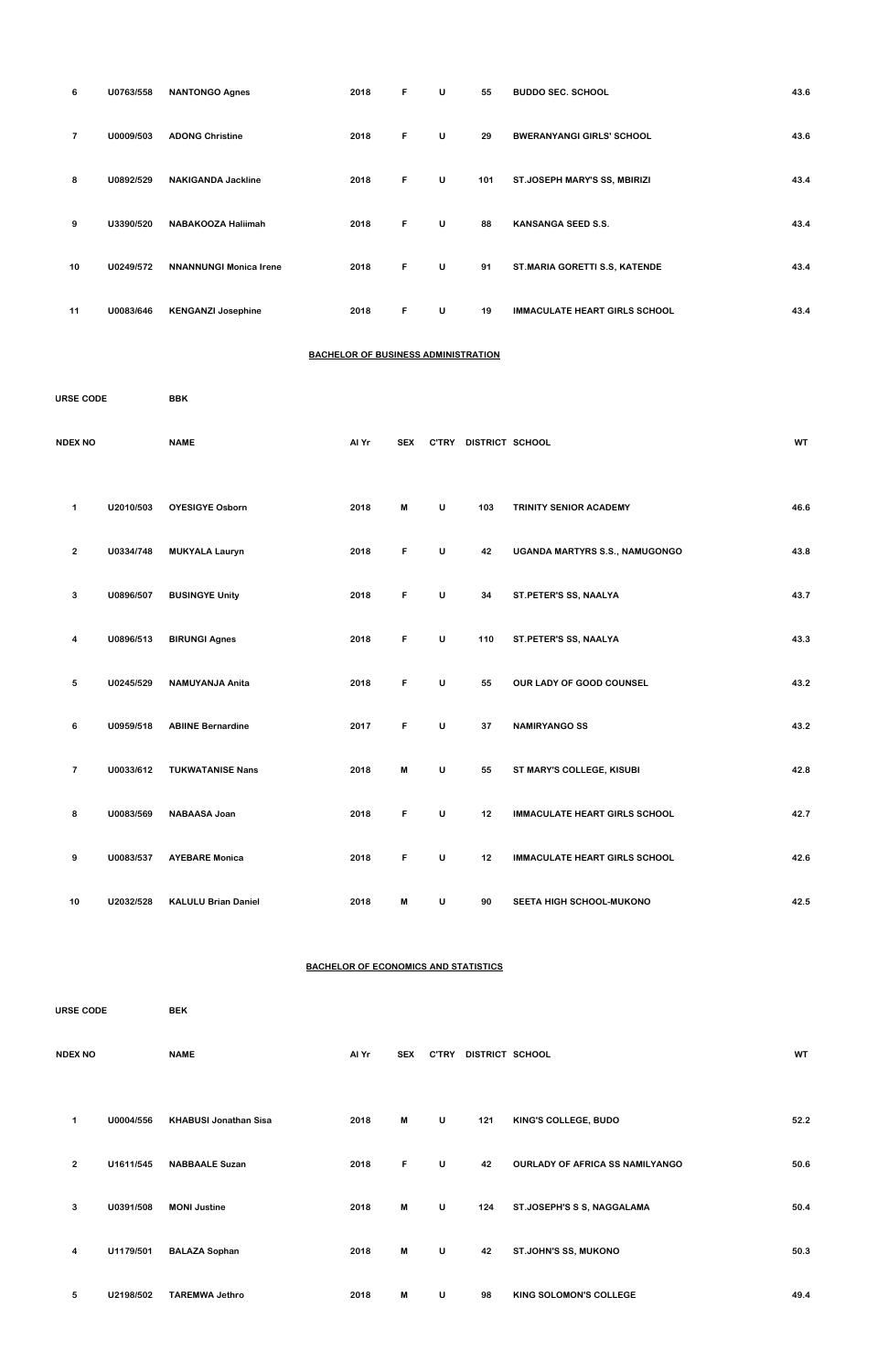| 6              | U2130/501 | <b>SSEKAYOMBYA Godfrey</b>   | 2018 | М  | U | 126 | HIGHWAY SEC. SCHOOL, KIGANDA | 49.3 |
|----------------|-----------|------------------------------|------|----|---|-----|------------------------------|------|
| $\overline{7}$ | U0004/574 | <b>NANSUBUGA Mariam K</b>    | 2018 | F. | U | 16  | KING'S COLLEGE, BUDO         | 49.2 |
| 8              | U0763/626 | <b>NAMBASA Catherine</b>     | 2018 | F  | U | 55  | <b>BUDDO SEC. SCHOOL</b>     | 48.9 |
| 9              | U1063/512 | <b>BAHATI Hannington</b>     | 2018 | М  | U | 37  | <b>MBARARA ALLIED SCHOOL</b> | 48.3 |
| 10             | U0046/557 | <b>AINEMBABAZI Christine</b> | 2018 | F. | U | 46  | <b>MARYHILL HIGH SCHOOL</b>  | 47.7 |
| 11             | U0042/548 | <b>MULONGO Jonathan</b>      | 2018 | М  | U | 63  | ST.PETER'S COLLEGE, TORORO   | 47.1 |
| 12             | U0852/562 | <b>SSEKAKANDE Frank</b>      | 2018 | М  | U | 42  | ST.BALIKUDEMBE S.S.S. KISOGA | 47.1 |

### **BACHELOR OF ELECTRICAL ENGINEERING**

| <b>URSE CODE</b>        |           | <b>BEL</b>                |       |            |              |                 |                                        |           |  |
|-------------------------|-----------|---------------------------|-------|------------|--------------|-----------------|----------------------------------------|-----------|--|
| <b>NDEX NO</b>          |           | <b>NAME</b>               | Al Yr | <b>SEX</b> | <b>C'TRY</b> | DISTRICT SCHOOL |                                        | <b>WT</b> |  |
| 1                       | U0004/609 | <b>AINEMANZI Barungi</b>  | 2018  | M          | U            | 46              | KING'S COLLEGE, BUDO                   | 52.8      |  |
| $\mathbf{2}$            | U0025/521 | <b>DRAMANI Amiri</b>      | 2018  | M          | U            | 56              | KIBULI SECONDARY SCHOOL                | 52.4      |  |
| 3                       | U2839/516 | <b>BUSOBOZI Joseph</b>    | 2018  | M          | U            | 09              | <b>ALBERT SSS HOIMA</b>                | 52.3      |  |
| 4                       | U1611/502 | <b>OKOT Morish</b>        | 2018  | M          | U            | 76              | <b>OURLADY OF AFRICA SS NAMILYANGO</b> | 52.3      |  |
| 5                       | U0816/510 | <b>ATUHAIRWE Ritah</b>    | 2018  | F          | U            | 103             | <b>MPOMA SCHOOL</b>                    | 52.1      |  |
| 6                       | U1342/692 | <b>SEMWOGERERE Abaasi</b> | 2018  | M          | U            | 37              | <b>KABALE BRAINSTORM HIGH SCHOOL</b>   | 51.1      |  |
| $\overline{\mathbf{r}}$ | U0053/532 | <b>KIIZA Isma</b>         | 2018  | M          | U            | 55              | <b>MENGO SECONDARY SCHOOL</b>          | 50.7      |  |

### **BACHELOR OF GUIDANCE AND COUNSELLING**

| $\mathbf 1$    | U0679/520 | <b>KIZITO Julius</b>          | 2018 | M  | U | 101 | <b>SSEKE SENIOR SEC. SCHOOL</b>      | 49.7 |
|----------------|-----------|-------------------------------|------|----|---|-----|--------------------------------------|------|
| $\overline{2}$ | U0356/578 | <b>MWESIGWA Henry</b>         | 2018 | M  | U | 112 | <b>RYAKASINGA CENTRE FOR H.EDUC.</b> | 49.7 |
| 3              | U0956/630 | NALUBWAMA Joan                | 2018 | F. | U | 16  | <b>NAMIREMBE HILLSIDE S.S.</b>       | 48.6 |
| 4              | U0959/501 | <b>NAKIGOZI Sandra</b>        | 2018 | F. | U | 88  | <b>NAMIRYANGO SS</b>                 | 48.5 |
| 5              | U0249/594 | <b>SSEGGIRINYA Deogratius</b> | 2018 | M  | U | 16  | ST.MARIA GORETTI S.S, KATENDE        | 48.4 |
| 6              | U0757/501 | <b>NAMBUUSI Rebecca</b>       | 2018 | F  | U | 55  | <b>ST.FRANCIS SS, BUSUNJU</b>        | 48.3 |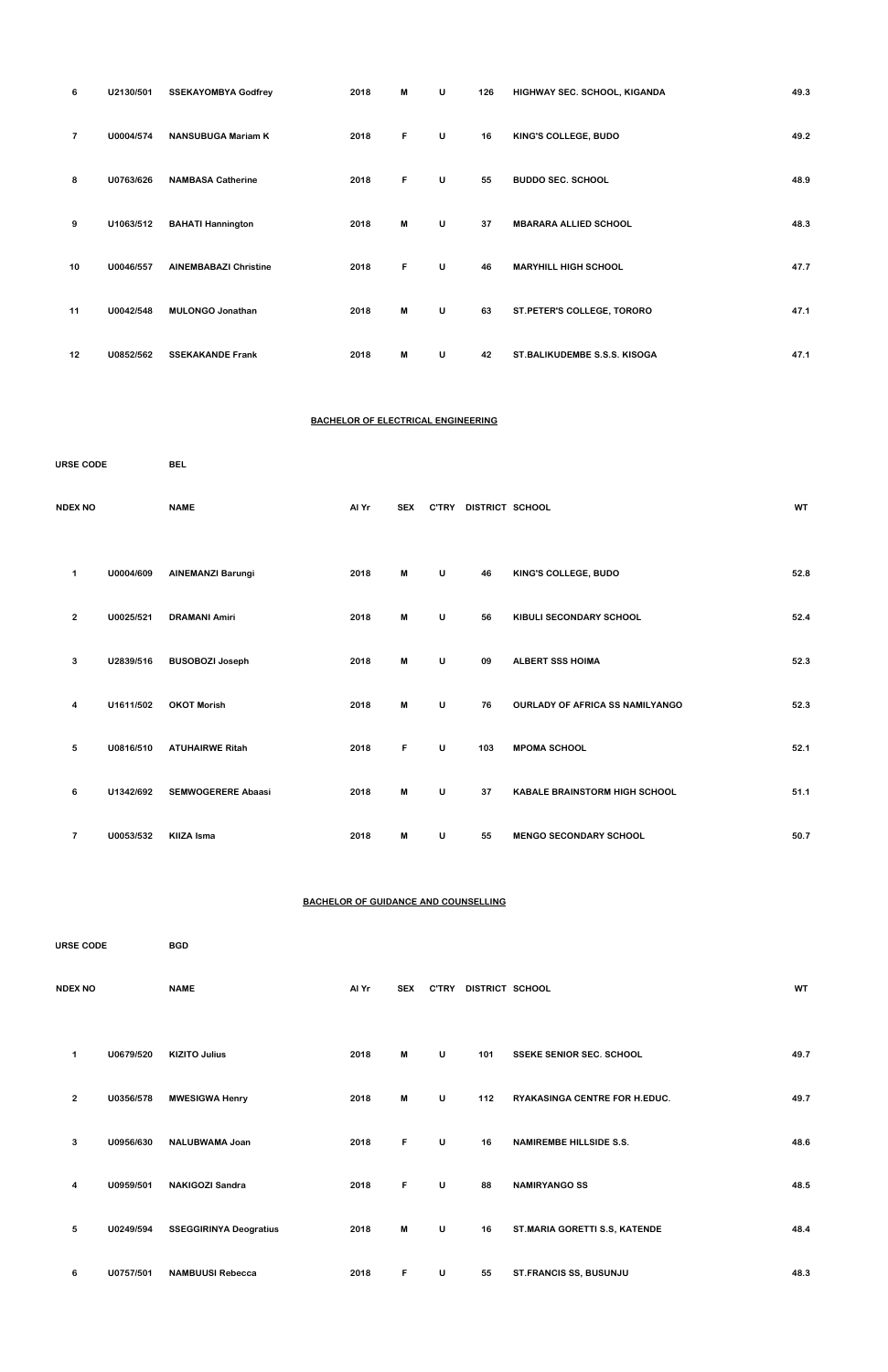| 7  | U1688/503 | <b>NANTEZA Hafuswa</b>          | 2018 | F. | U | 55 | <b>KYADONDO SS</b>                | 48   |
|----|-----------|---------------------------------|------|----|---|----|-----------------------------------|------|
| 8  | U2032/513 | <b>AYELA Valentine Gulamali</b> | 2018 | M  | U | 66 | <b>SEETA HIGH SCHOOL-MUKONO</b>   | 47.5 |
| 9  | U0763/537 | <b>NABISENKE Janepher</b>       | 2018 | F. | U | 55 | <b>BUDDO SEC. SCHOOL</b>          | 47.1 |
| 10 | U0298/575 | <b>NAKATO Recheal</b>           | 2017 | F. | U | 32 | <b>LUWERO SECONDARY SCHOOL</b>    | 47.1 |
| 11 | U2146/630 | <b>NANTEZA Fahiima</b>          | 2018 | F. | U | 65 | <b>CITIZEN'S SECONDARY SCHOOL</b> | 47   |

# **BACHELOR OF MECHATRONICS AND BIO-MEDICAL ENGINEERING**

| <b>URSE CODE</b>        |           | <b>BIO</b>                     |       |            |              |                 |                               |           |
|-------------------------|-----------|--------------------------------|-------|------------|--------------|-----------------|-------------------------------|-----------|
| <b>NDEX NO</b>          |           | <b>NAME</b>                    | Al Yr | <b>SEX</b> | <b>C'TRY</b> | DISTRICT SCHOOL |                               | <b>WT</b> |
| 1                       | U0034/558 | <b>LUKWAGO Abubaker Munene</b> | 2018  | М          | U            | 33              | ST HENRY'S COLLEGE, KITOVU    | 52        |
| $\mathbf{2}$            | U0249/551 | <b>MULWANA Ivan Martin</b>     | 2018  | M          | U            | 16              | ST.MARIA GORETTI S.S, KATENDE | 50.8      |
| 3                       | U0626/503 | <b>MATOVU Paul</b>             | 2018  | M          | U            | 49              | BLESSED SACREMENT SS KIMAANYA | 50.5      |
| 4                       | U0391/524 | <b>MUHINDO Junior Benard</b>   | 2018  | M          | U            | 21              | ST.JOSEPH'S S S, NAGGALAMA    | 50.2      |
| 5                       | U0962/570 | <b>BARAKA Harris Kiongozi</b>  | 2018  | M          | U            | 21              | SEROMA CHRISTIAN HIGH SCHOOL  | 48.8      |
| 6                       | U0065/622 | <b>MAKAFU Joseph James</b>     | 2018  | M          | U            | 52              | NDEJJE SECONDARY SCHOOL       | 47.7      |
| $\overline{\mathbf{r}}$ | U0053/735 | <b>EGABU Benjamin</b>          | 2018  | M          | U            | 106             | <b>MENGO SECONDARY SCHOOL</b> | 46.4      |

### **BACHELOR OF SCIENCE IN LAND ECONOMICS**

| URSE CODE      |           | <b>BLD</b>                 |       |            |              |                 |                                      |           |
|----------------|-----------|----------------------------|-------|------------|--------------|-----------------|--------------------------------------|-----------|
| <b>NDEX NO</b> |           | <b>NAME</b>                | Al Yr | <b>SEX</b> | <b>C'TRY</b> | DISTRICT SCHOOL |                                      | <b>WT</b> |
| 1              | U0077/814 | <b>NAULA Edrine Miria</b>  | 2018  | F.         | U            | 35              | <b>GOMBE SECONDARY SCHOOL</b>        | 50        |
| 2              | U1342/567 | <b>AINAMBABAZI Savious</b> | 2018  | F.         | U            | 123             | <b>KABALE BRAINSTORM HIGH SCHOOL</b> | 49        |

| 3              | U0763/612 | <b>KATUSHABE Prossy</b>       | 2018 | F  | U       | 69  | <b>BUDDO SEC. SCHOOL</b>       | 48.9 |
|----------------|-----------|-------------------------------|------|----|---------|-----|--------------------------------|------|
| $\overline{4}$ | U1155/505 | <b>SSEBUGULU Kyobe Peter</b>  | 2018 | M  | U       | 42  | <b>CRANE H S, KITINTALE</b>    | 48.9 |
| 5              | U3614/505 | <b>BATUMA Hillary</b>         | 2018 | M  | U       | 103 | KITAGATA HIGH SCHOOL           | 48.5 |
| 6              | U1612/585 | <b>AKANKWATSA Sabiti</b>      | 2018 | M  | U       | 72  | HILTON HIGH SCHOOL             | 48.3 |
| $\overline{7}$ | U3130/510 | <b>KIRUMIRA Paul</b>          | 2018 | M  | $\sf U$ | 42  | BRIGHT SECONDARY SCHOOL SEETA  | 48.1 |
| 8              | U0169/570 | <b>KIRUNGI Pamela Melisha</b> | 2018 | F. | U       | 34  | ST. ANDREA KAHWA'S COL., HOIMA | 47.7 |
| 9              | U1223/672 | <b>OMUNYOKOL Elijah</b>       | 2018 | M  | U       | 48  | <b>SEETA HIGH SCHOOL</b>       | 47.3 |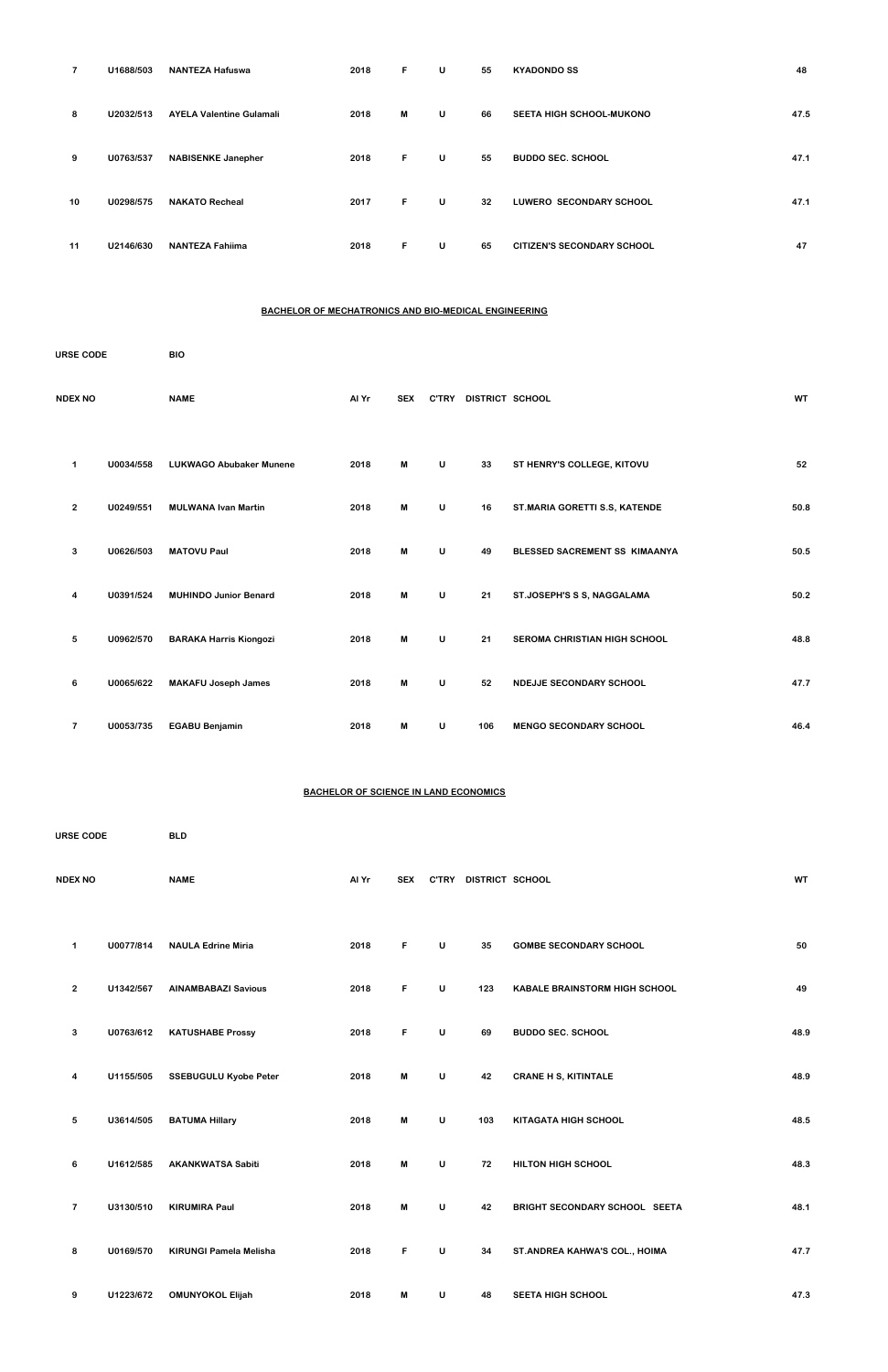**U0053/882 NAKAFEERO Edith 2018 F U 33 MENGO SECONDARY SCHOOL 46.9**

# **BACHELOR OF ENVIRONMENT SCIENCE TECHNOLOGY AND MANAGEMENT**

| <b>URSE CODE</b> |           | <b>BMD</b>                    |       |            |              |                       |                                       |           |
|------------------|-----------|-------------------------------|-------|------------|--------------|-----------------------|---------------------------------------|-----------|
| <b>NDEX NO</b>   |           | <b>NAME</b>                   | Al Yr | <b>SEX</b> |              | C'TRY DISTRICT SCHOOL |                                       | <b>WT</b> |
| 1                | U0093/521 | <b>SSERUWOOZA Robert</b>      | 2018  | M          | $\mathsf{U}$ | 40                    | <b>ENTEBBE SECONDARY SCHOOL</b>       | 46.8      |
| $\mathbf{2}$     | U0034/599 | <b>MAKUMBI Mark</b>           | 2018  | M          | U            | 92                    | ST HENRY'S COLLEGE, KITOVU            | 45.5      |
| 3                | U2215/602 | <b>MWANJE Benedictor</b>      | 2018  | M          | U            | 16                    | LUBIRI SECONDARY SCHOOL (ANNEX)       | 44.2      |
| 4                | U3043/517 | <b>KATO Hussein Grant</b>     | 2018  | М          | U            | 13                    | <b>MERRYLAND HIGH SCHOOL - KATABI</b> | 43.8      |
| 5                | U3385/630 | <b>KYARISIIMA Joan</b>        | 2018  | F          | U            | 55                    | ST. MARY'S COLLEGE LUGAZI ANNEX       | 43.6      |
| 6                | U1357/501 | KISOZI Paul Kategaya          | 2018  | M          | $\mathsf{U}$ | 16                    | WITS COLLEGE NAMULANDA                | 42.8      |
| $\overline{7}$   | U0034/618 | <b>TWAHIRWA Bosco</b>         | 2018  | M          | U            | 92                    | ST HENRY'S COLLEGE, KITOVU            | 42.5      |
| 8                | U0013/580 | <b>ASIANUT Grace</b>          | 2018  | F          | $\cup$       | 60                    | <b>GAYAZA HIGH SCHOOL</b>             | 42.1      |
| 9                | U1342/519 | <b>IRANATWE Laban</b>         | 2018  | M          | U            | 26                    | KABALE BRAINSTORM HIGH SCHOOL         | 41.6      |
| 10               | U0009/673 | <b>NYAKATO Ahereza Janice</b> | 2018  | F          | U            | 50                    | <b>BWERANYANGI GIRLS' SCHOOL</b>      | 41.5      |

# **BACHELOR OF DEMOGRAPHY AND REPRODUCTIVE HEALTH**

| <b>URSE CODE</b>     |           | <b>BRD</b>             |       |            |              |                 |                                        |           |
|----------------------|-----------|------------------------|-------|------------|--------------|-----------------|----------------------------------------|-----------|
| <b>NDEX NO</b>       |           | <b>NAME</b>            | Al Yr | <b>SEX</b> | <b>C'TRY</b> | DISTRICT SCHOOL |                                        | <b>WT</b> |
| $\blacktriangleleft$ | U2215/507 | <b>NAKAWEESI Joyce</b> | 2018  | F          | U            | 55              | LUBIRI SECONDARY SCHOOL (ANNEX)        | 49.4      |
| $\overline{2}$       | U1611/513 | <b>AHABWE Lynn</b>     | 2018  | F.         | U            | 19              | <b>OURLADY OF AFRICA SS NAMILYANGO</b> | 45.6      |
| 3                    | U1148/685 | <b>MWESIGE Solomon</b> | 2018  | M          | U            | 102             | <b>MANDELA S S, HOIMA</b>              | 45.3      |

| 4              | U0017/594 | <b>ATHIENO Grace</b>     | 2018 | F | U | 54  | <b>IGANGA SECONDARY SCHOOL</b>        | 45.3 |
|----------------|-----------|--------------------------|------|---|---|-----|---------------------------------------|------|
| 5              | U0063/615 | <b>TAREMWA Apophia K</b> | 2018 | F | U | 55  | MT.ST.MARY'S, NAMAGUNGA               | 45.1 |
| 6              | U1148/616 | <b>AHUMUZA Nicholus</b>  | 2018 | M | U | 129 | <b>MANDELA S S, HOIMA</b>             | 45   |
| $\overline{7}$ | U0169/517 | <b>ALINDA Joyline</b>    | 2018 | F | U | 09  | ST. ANDREA KAHWA'S COL., HOIMA        | 44.6 |
| 8              | U0856/577 | <b>DDAMULIRA Simon</b>   | 2018 | M | U | 55  | ST.ELIZABETH SEC.SCH. NKOOWE          | 44.3 |
| 9              | U0334/778 | <b>NSUNGWA Christine</b> | 2018 | F | U | 09  | <b>UGANDA MARTYRS S.S., NAMUGONGO</b> | 44.3 |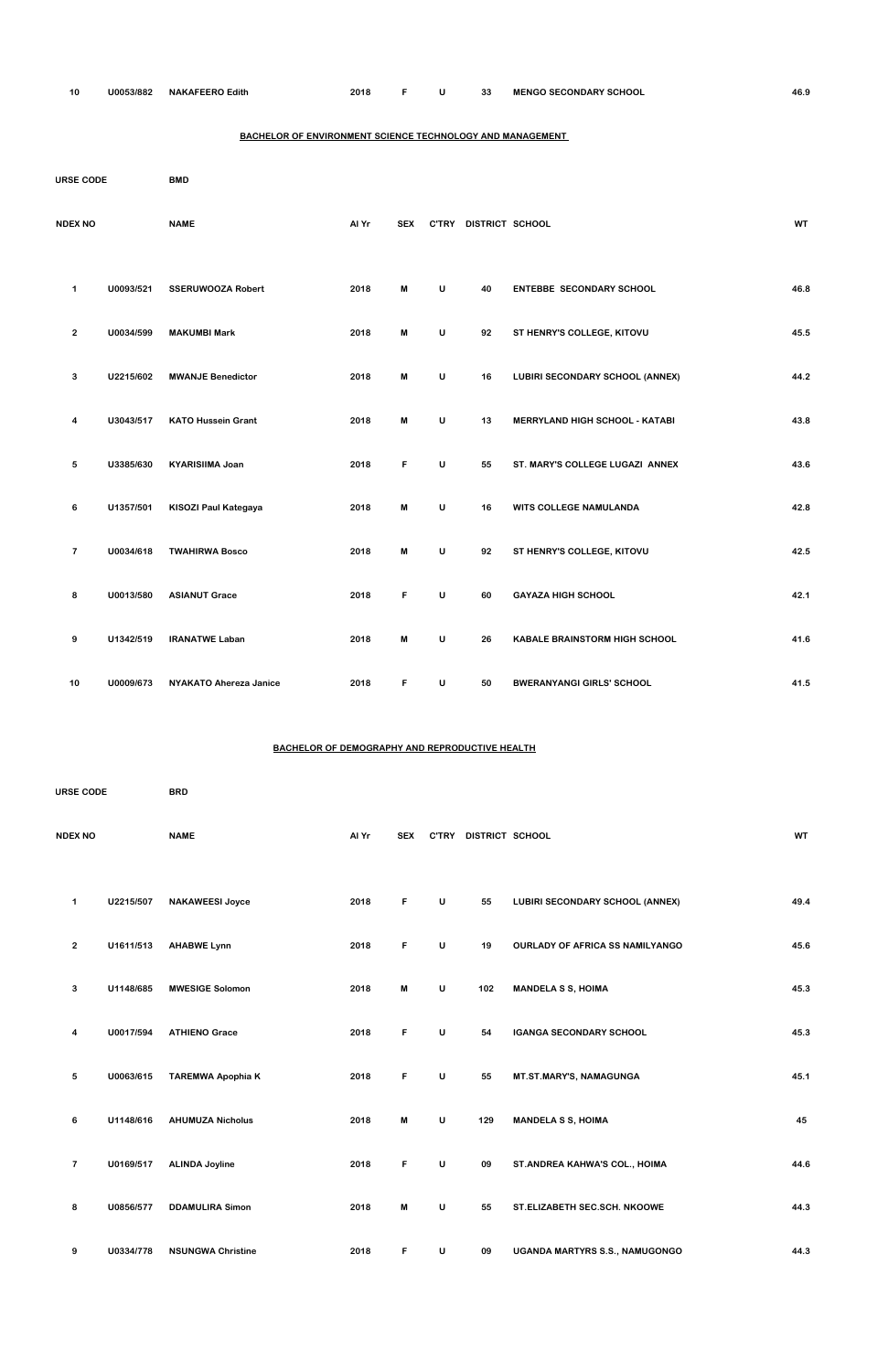#### **BACHELOR OF BUSINESS STUDIES WITH EDUCATION**

| URSE CODE               |           | BSD                          |       |            |              |                       |                              |           |
|-------------------------|-----------|------------------------------|-------|------------|--------------|-----------------------|------------------------------|-----------|
| <b>NDEX NO</b>          |           | <b>NAME</b>                  | Al Yr | <b>SEX</b> |              | C'TRY DISTRICT SCHOOL |                              | <b>WT</b> |
| 1                       | U1354/591 | <b>ATEGEKA Dan</b>           | 2018  | M          | U            | 30                    | <b>MERRYLAND HIGH SCHOOL</b> | 42.6      |
| $\mathbf{2}$            | U0801/594 | <b>TAREMWA Godfrey</b>       | 2018  | M          | U            | 69                    | NAALYA SEC. SCHOOL , KAMPALA | 41.9      |
| 3                       | U0038/548 | <b>OJOK Danniel</b>          | 2018  | M          | U            | 95                    | <b>TESO COLLEGE, ALOET</b>   | 41.8      |
| 4                       | U0896/502 | <b>AMVIKO Mercy</b>          | 2018  | F          | U            | 03                    | ST.PETER'S SS, NAALYA        | 41.7      |
| 5                       | U2032/578 | <b>NYANGOMA Victor Tracy</b> | 2018  | F          | U            | 65                    | SEETA HIGH SCHOOL-MUKONO     | 41.6      |
| 6                       | U0785/501 | <b>NABUKENYA Shadia</b>      | 2018  | F          | U            | 92                    | NYENDO MIXED SEC. SCHOOL     | 41.4      |
| $\overline{\mathbf{7}}$ | U1664/593 | <b>MALITETE Julius</b>       | 2018  | M          | $\mathsf{U}$ | 49                    | ST. MARK'S SS NAMAGOMA       | 40.8      |
| 8                       | U1016/504 | <b>KATEBALIRWE Brian</b>     | 2018  | M          | U            | 49                    | ST. BERNARD'S SS, MANNYA     | 40.5      |
| 9                       | U0052/716 | <b>TUMUSIIME Ronald</b>      | 2018  | M          | U            | 46                    | <b>MBARARA HIGH SCHOOL</b>   | 40.4      |
| 10                      | U0801/596 | <b>SSEMPALA Timothy</b>      | 2018  | M          | U            | 45                    | NAALYA SEC. SCHOOL , KAMPALA | 40.4      |

### **BACHELOR OF SCIENCE IN TECHNOLOGY(BIOLOGY)**

| <b>URSE CODE</b> |           | <b>BTD</b>                 |       |            |              |                 |                                      |           |
|------------------|-----------|----------------------------|-------|------------|--------------|-----------------|--------------------------------------|-----------|
| <b>NDEX NO</b>   |           | <b>NAME</b>                | Al Yr | <b>SEX</b> | <b>C'TRY</b> | DISTRICT SCHOOL |                                      | <b>WT</b> |
| 1                | U2474/545 | <b>OTIENO David</b>        | 2017  | M          | $\cup$       | 80              | <b>ST. JULIAN HIGH SCHOOL</b>        | 33.2      |
| 2                | U1342/696 | <b>TUMUSINGIZE Dickson</b> | 2018  | M          | $\cup$       | 117             | <b>KABALE BRAINSTORM HIGH SCHOOL</b> | 31.1      |
| 3                | U0334/614 | <b>MUTESASIRA Pantaleo</b> | 2018  | M          | U            | 40              | UGANDA MARTYRS S.S., NAMUGONGO       | 29.7      |
| 4                | U0078/642 | <b>WAITALO Geofrey</b>     | 2018  | M          | U            | 93              | <b>IGANGA HIGH SCHOOL</b>            | 29.2      |

| 5              | U0739/554 | <b>WAISWA Paul</b>          | 2018 | M | U | 11  | HOLY CROSS LAKE VIEW SEC. SCHOOL, JINJA | 27.8 |
|----------------|-----------|-----------------------------|------|---|---|-----|-----------------------------------------|------|
| 6              | U2236/525 | <b>OGWAL Edmond Bradley</b> | 2018 | M | U | 31  | ST.MARY'S COLLEGE, LUGAZI               | 27.3 |
| $\overline{7}$ | U1342/643 | <b>MUSINGUZI Ivan</b>       | 2018 | M | U | 50  | <b>KABALE BRAINSTORM HIGH SCHOOL</b>    | 27.2 |
| 8              | U0859/550 | <b>BUSINGE Micheal</b>      | 2018 | М | U | 102 | <b>CENTRAL COLLEGE, MITYANA</b>         | 27.1 |
| 9              | U1058/553 | <b>LOCHAP David Sagal</b>   | 2017 | м | U | 44  | <b>EAST HIGH SCHOOL, KAMPALA</b>        | 27   |
| 10             | U0833/536 | <b>TUGUMIZEMU Justus</b>    | 2018 | M | U | 37  | STANDARD HIGH SCHOOL, KAMPALA           | 26.4 |

**BACHELOR OF SCIENCE IN CHEMICAL ENGINEERING**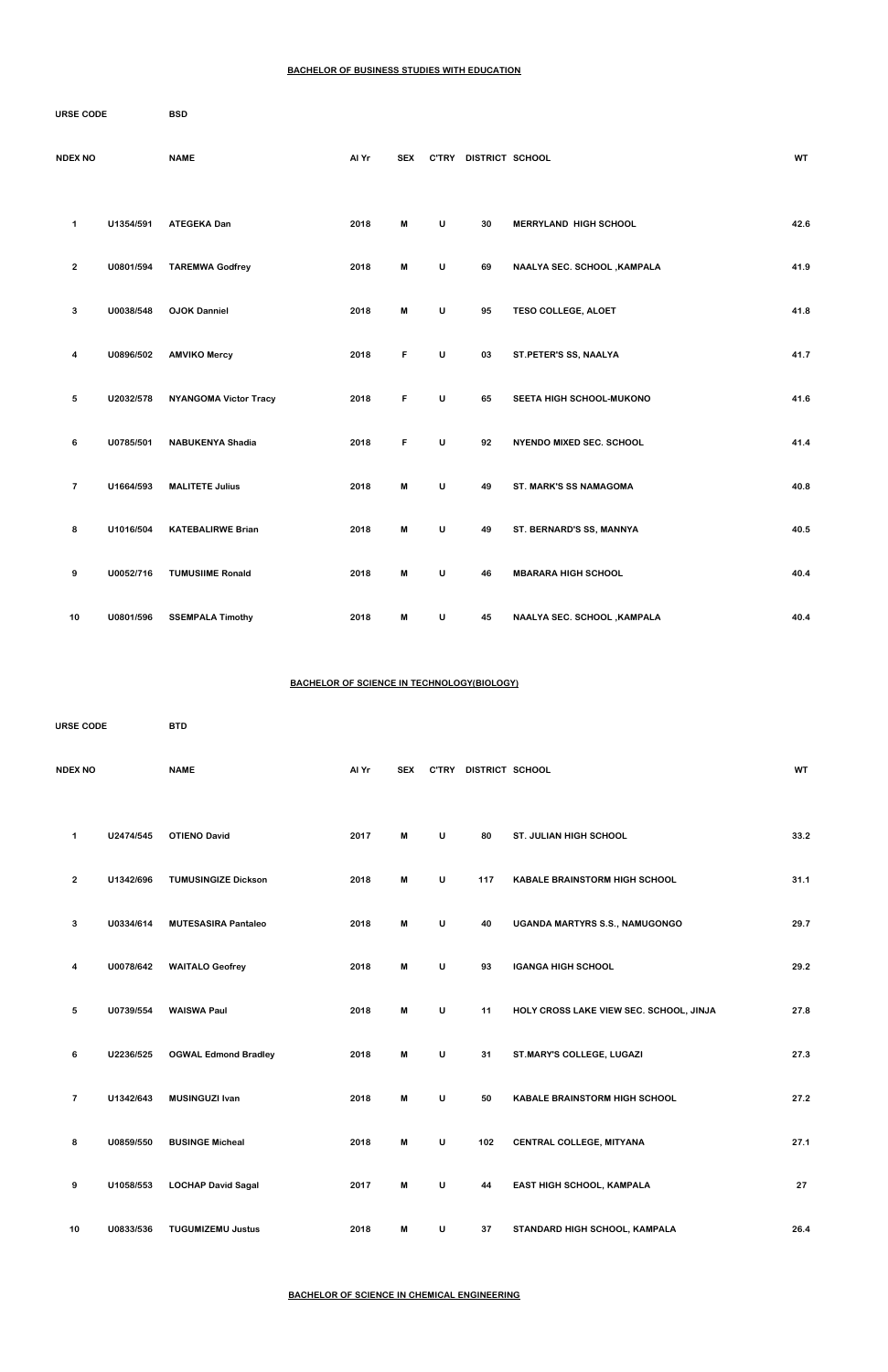| <b>URSE CODE</b> |  |
|------------------|--|
|                  |  |

**COURSE CODE CHD**

| <b>NDEX NO</b>  |           | <b>NAME</b>                   | Al Yr | <b>SEX</b>                |              | C'TRY DISTRICT SCHOOL |                                    | WT   |
|-----------------|-----------|-------------------------------|-------|---------------------------|--------------|-----------------------|------------------------------------|------|
| $\mathbf 1$     | U3569/567 | <b>SSEMWOGERERE Swizin</b>    | 2018  | M                         | $\sf U$      | 55                    | LIGHT ACADEMY SECONDARY SCHOOL     | 50.8 |
| $\overline{2}$  | U0033/516 | <b>KARANZI Arnold Rodgers</b> | 2018  | M                         | $\sf U$      | 19                    | ST MARY'S COLLEGE, KISUBI          | 50.7 |
| $\mathbf{3}$    | U1034/506 | <b>KIBIRANGO Peter</b>        | 2018  | M                         | $\mathsf{U}$ | 55                    | <b>BAPTIST HIGH SCHOOL, KITEBI</b> | 50.1 |
| 4               | U1224/757 | <b>MURUNGI Keith</b>          | 2018  | F                         | $\sf U$      | 50                    | ST MARY'S SS KITENDE               | 50.1 |
| $5\phantom{.0}$ | U0505/501 | <b>SSERUNJOGI Raymond</b>     | 2018  | M                         | $\mathsf{U}$ | 55                    | <b>KITENDE S S</b>                 | 47.9 |
| 6               | U1224/894 | <b>OBBO Timothy</b>           | 2018  | M                         | $\sf U$      | 54                    | ST MARY'S SS KITENDE               | 47.8 |
| $\overline{7}$  | U1085/617 | <b>MWANJE Henry</b>           | 2018  | $\boldsymbol{\mathsf{M}}$ | $\mathsf{U}$ | 42                    | BP CYPRIAN KIHANGIRE SS LUZIRA     | 47.7 |
| 8               | U0068/663 | <b>TUKWATSIBWE Eugene</b>     | 2018  | M                         | $\sf U$      | 65                    | <b>NTARE SCHOOL</b>                | 47.4 |
| 9               | U0004/641 | <b>NANSIKOMBI Catherine</b>   | 2018  | F                         | $\sf U$      | 55                    | KING'S COLLEGE, BUDO               | 47.1 |
| 10              | U1536/533 | <b>LUBOYERA Jonthan</b>       | 2018  | M                         | U            | 16                    | KISAASI COLLEGE SCHOOL             | 46.4 |

# **BACHELOR OF SCIENCE TECHNOLOGY(CHEMISTRY)**

| <b>URSE CODE</b> |           | <b>CTD</b>                   |       |            |              |                 |                               |           |
|------------------|-----------|------------------------------|-------|------------|--------------|-----------------|-------------------------------|-----------|
| <b>NDEX NO</b>   |           | <b>NAME</b>                  | Al Yr | <b>SEX</b> | <b>C'TRY</b> | DISTRICT SCHOOL |                               | <b>WT</b> |
| 1                | U1148/534 | <b>KABAGAMBE Godfrey</b>     | 2018  | M          | U            | 34              | <b>MANDELA S S, HOIMA</b>     | 36.6      |
| $\overline{2}$   | U1244/507 | <b>JALUOCH Simon</b>         | 2018  | M          | $\sf U$      | 54              | <b>BUSIA TRUST S S</b>        | 35.4      |
| 3                | U1148/542 | <b>KITIMBO Derek</b>         | 2018  | M          | $\cup$       | 55              | <b>MANDELA S S, HOIMA</b>     | 34.3      |
| 4                | U1148/525 | <b>WETONDO Allan</b>         | 2018  | M          | U            | 121             | <b>MANDELA S S, HOIMA</b>     | 33.7      |
| 5                | U0051/612 | <b>MATAKI Hussein Twaibu</b> | 2018  | M          | U            | 78              | <b>MBALE SECONDARY SCHOOL</b> | 32.6      |

| 6              | U1148/562 | <b>TWESIGE Elvis</b>       | 2018 | M | U | 09  | <b>MANDELA S S, HOIMA</b> | 32.6 |
|----------------|-----------|----------------------------|------|---|---|-----|---------------------------|------|
| $\overline{7}$ | U1148/553 | <b>BENEVOLENT Benjamin</b> | 2018 | M | U | 30  | <b>MANDELA S S, HOIMA</b> | 30.1 |
| 8              | U1148/636 | <b>ABIGABA Asuman</b>      | 2018 | M | U | 09  | <b>MANDELA S S, HOIMA</b> | 30.1 |
| 9              | U0459/668 | <b>KIGONA John</b>         | 2018 | M | U | 119 | <b>KAWEMPE MUSLIM SS</b>  | 29.4 |
| 10             | U1148/635 | <b>VICTOR David</b>        | 2018 | M | U | 34  | <b>MANDELA S S, HOIMA</b> | 29.3 |

**BACHELOR OF SCIENCE IN BUILDING ECONOMICS**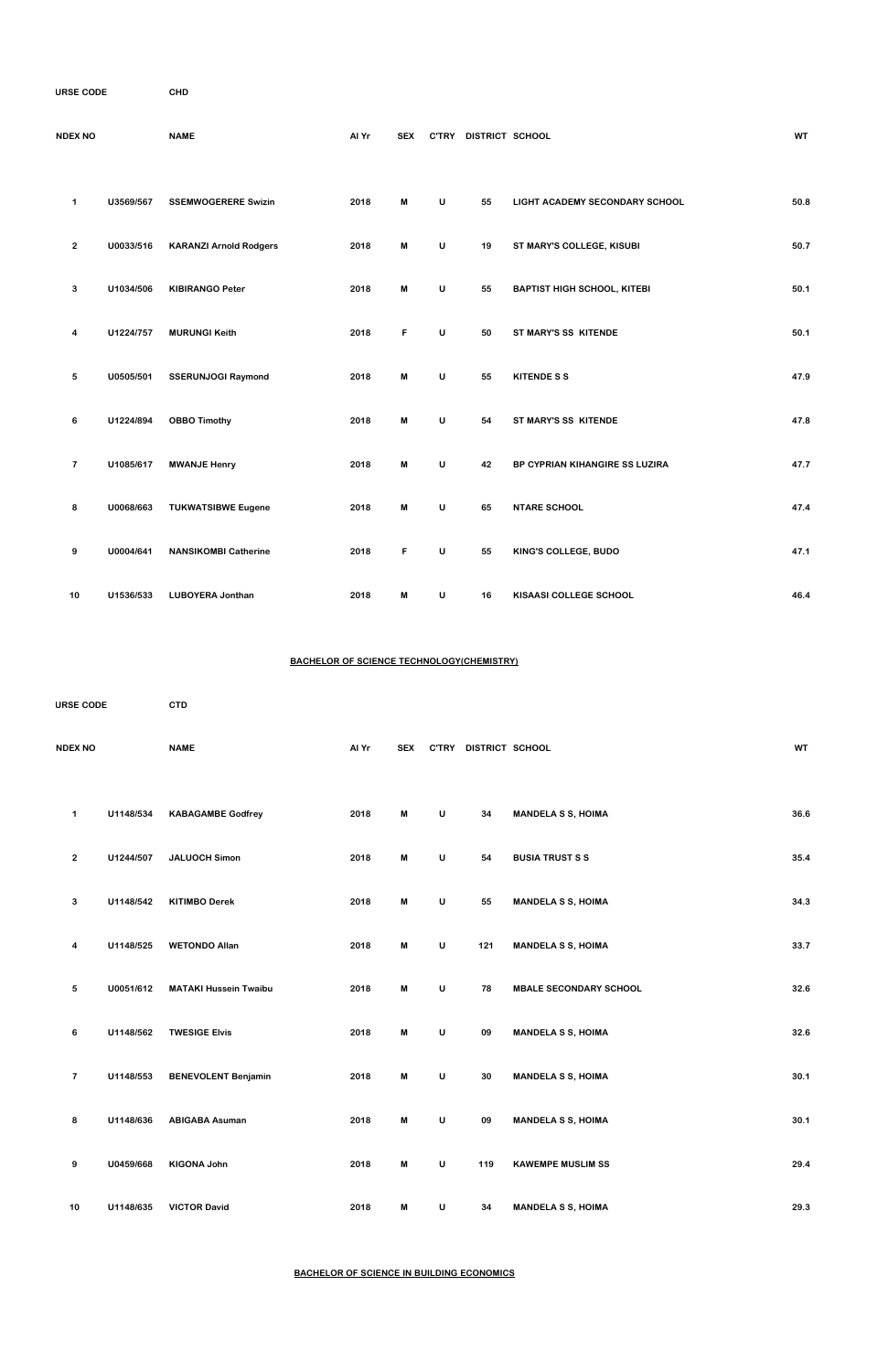**COURSE CODE EBD**

| <b>NDEX NO</b> |           | <b>NAME</b>                    | Al Yr | <b>SEX</b>                | <b>C'TRY</b> | DISTRICT SCHOOL |                                | <b>WT</b> |
|----------------|-----------|--------------------------------|-------|---------------------------|--------------|-----------------|--------------------------------|-----------|
| $\mathbf{1}$   | U0505/538 | <b>WANELOBA Patrick Aggrey</b> | 2018  | M                         | $\sf U$      | 121             | <b>KITENDE S S</b>             | 48.6      |
| $\mathbf{2}$   | U2236/699 | <b>BALUKU Jaspa</b>            | 2018  | $\boldsymbol{\mathsf{M}}$ | U            | 21              | ST.MARY'S COLLEGE, LUGAZI      | 48.2      |
| 3              | U2103/547 | <b>WALUKALE Simon</b>          | 2018  | M                         | $\cup$       | 93              | <b>HIGH LIGHT S.S</b>          | 46.4      |
| 4              | U0459/698 | <b>SSETTAALA Trey Jesse</b>    | 2018  | M                         | $\cup$       | 55              | <b>KAWEMPE MUSLIM SS</b>       | 46.3      |
| 5              | U1223/606 | <b>KUKIRIZA Joy Deborah</b>    | 2018  | F                         | $\cup$       | 55              | <b>SEETA HIGH SCHOOL</b>       | 46        |
| 6              | U0336/570 | <b>KARUHANGA Kenneth</b>       | 2018  | M                         | U            | 34              | <b>LUZIRA LAKESIDE COLLEGE</b> | 45.7      |
| $\overline{7}$ | U0053/849 | <b>KASAWULI Phahad</b>         | 2018  | M                         | U            | 42              | <b>MENGO SECONDARY SCHOOL</b>  | 45.3      |
| 8              | U0053/883 | <b>NAKIBINGE Laden</b>         | 2018  | M                         | $\cup$       | 16              | <b>MENGO SECONDARY SCHOOL</b>  | 45.2      |
| 9              | U0053/990 | <b>SHAKA Hamza Mbitse</b>      | 2018  | M                         | $\sf U$      | 16              | <b>MENGO SECONDARY SCHOOL</b>  | 45.1      |
| 10             | U0110/573 | <b>KALENZI Farid</b>           | 2018  | M                         | $\sf U$      | 10              | <b>BUKOYO SECONDARY SCHOOL</b> | 45        |

### **BACHELOR OF ENGINEERING IN CIVIL AND BUILDING ENGINEERING**

| <b>URSE CODE</b>        |           | ECD                              |       |            |   |                       |                                |           |
|-------------------------|-----------|----------------------------------|-------|------------|---|-----------------------|--------------------------------|-----------|
| <b>NDEX NO</b>          |           | <b>NAME</b>                      | Al Yr | <b>SEX</b> |   | C'TRY DISTRICT SCHOOL |                                | <b>WT</b> |
| 1                       | U0063/534 | <b>AUMA Mariana Ameny</b>        | 2018  | F          | U | 31                    | MT.ST.MARY'S, NAMAGUNGA        | 54.3      |
| $\mathbf{2}$            | U0833/533 | <b>RUFAI Jacquelyn Kisakye</b>   | 2018  | F          | U | 16                    | STANDARD HIGH SCHOOL, KAMPALA  | 54.2      |
| 3                       | U1085/546 | <b>MUTESI Gloria Mary</b>        | 2018  | F          | U | 16                    | BP CYPRIAN KIHANGIRE SS LUZIRA | 54        |
| 4                       | U0334/694 | <b>WATIMONGO Jude</b>            | 2018  | M          | U | 16                    | UGANDA MARTYRS S.S., NAMUGONGO | 53        |
| 5                       | U0064/558 | <b>MULIKO Cranimer</b>           | 2018  | M          | U | 71                    | <b>NAMILYANGO COLLEGE</b>      | 52.9      |
| 6                       | U0391/502 | <b>BASAJJANKONGE Simon Peter</b> | 2018  | M          | U | 42                    | ST.JOSEPH'S S S, NAGGALAMA     | 52.9      |
| $\overline{\mathbf{r}}$ | U0053/533 | <b>KAKUMIRIZI Kenneth</b>        | 2018  | M          | U | 16                    | <b>MENGO SECONDARY SCHOOL</b>  | 52.7      |
| 8                       | U0034/567 | <b>OGELLAN Jonathan Noel</b>     | 2018  | M          | U | 111                   | ST HENRY'S COLLEGE, KITOVU     | 52.7      |
| 9                       | U0801/545 | <b>NDUNGO Ronald</b>             | 2018  | M          | U | 21                    | NAALYA SEC. SCHOOL, KAMPALA    | 52.7      |
| 10                      | U0068/615 | <b>MUSINGUZI Victor</b>          | 2018  | M          | U | 50                    | <b>NTARE SCHOOL</b>            | 52.7      |

### **BACHELOR OF ENGINEERING IN ENVIRONMENTAL ENGINEERING AND MANAGEMENT**

**COURSE CODE EED**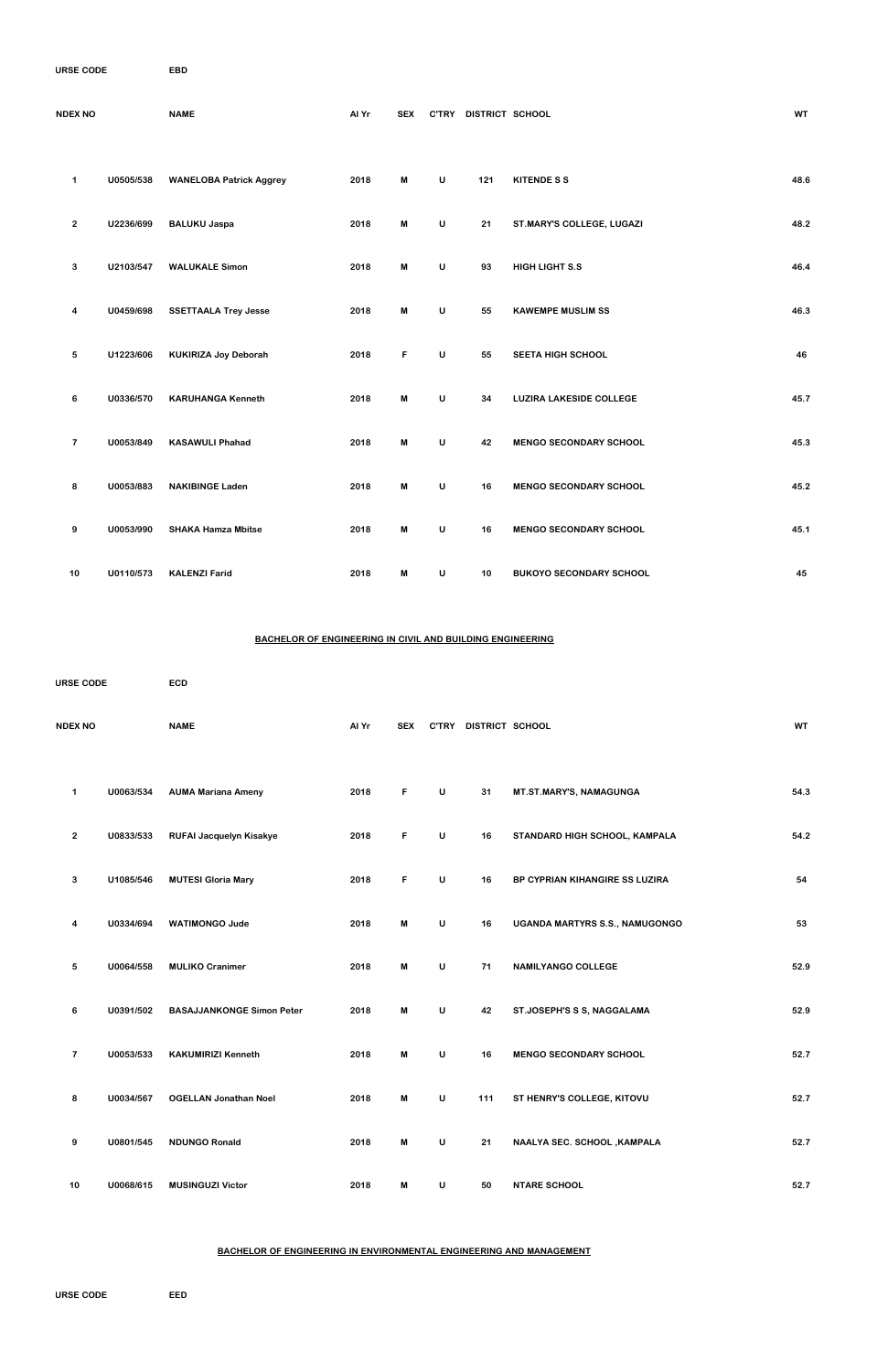| <b>NDEX NO</b> |  |  |
|----------------|--|--|
|                |  |  |

**INDERIGHT SEX CTRY DISTRICT SCHOOL ALLOCATE SEX WT** 

| 1              | U2236/697 | <b>ONGOLE Francis</b>        | 2018 | M | U       | 106 | ST.MARY'S COLLEGE, LUGAZI            | 47.6 |
|----------------|-----------|------------------------------|------|---|---------|-----|--------------------------------------|------|
| $\overline{2}$ | U0956/781 | <b>MUJUNI Dan</b>            | 2018 | M | U       | 34  | <b>NAMIREMBE HILLSIDE S.S.</b>       | 47.5 |
| 3              | U1732/692 | <b>TURINAWE Isaac</b>        | 2018 | M | U       | 112 | PLUS TWO HIGH SCHOOL                 | 47.1 |
| 4              | U1224/526 | <b>AINEMBABAZI Innocent</b>  | 2018 | M | $\sf U$ | 18  | ST MARY'S SS KITENDE                 | 46.9 |
| 5              | U0334/697 | <b>ADELA Kusiima</b>         | 2018 | F | U       | 55  | UGANDA MARTYRS S.S., NAMUGONGO       | 46.2 |
| 6              | U1223/613 | <b>ATWEBEMBERE Christine</b> | 2018 | F | U       | 12  | <b>SEETA HIGH SCHOOL</b>             | 46   |
| $\overline{7}$ | U0083/723 | <b>KYASIIMIRE Bless</b>      | 2018 | F | U       | 50  | <b>IMMACULATE HEART GIRLS SCHOOL</b> | 45   |
| 8              | U0731/501 | <b>KABIITO Brishian</b>      | 2018 | M | U       | 55  | LUYANZI COLLEGE BWEYOGERERE          | 44.7 |
| 9              | U0852/520 | <b>MUTEMA T. Fred</b>        | 2018 | М | U       | 42  | ST.BALIKUDEMBE S.S.S. KISOGA         | 44.6 |

## **BACHELOR OF ARTS IN ECONOMICS**

| <b>URSE CODE</b> |           | <b>EKD</b>               |       |            |              |                 |                                      |           |
|------------------|-----------|--------------------------|-------|------------|--------------|-----------------|--------------------------------------|-----------|
| <b>NDEX NO</b>   |           | <b>NAME</b>              | Al Yr | <b>SEX</b> | <b>C'TRY</b> | DISTRICT SCHOOL |                                      | <b>WT</b> |
| 1                | U2962/502 | <b>KIBESI Bogere</b>     | 2018  | M          | U            | 11              | JINJA PROGRESSIVE ANNEX              | 45.9      |
| $\mathbf{2}$     | U2139/519 | <b>NASSIWA Jane</b>      | 2018  | F          | U            | 75              | MUMSA HIGH SCHOOL, MITYANA           | 44.9      |
| 3                | U0391/556 | <b>MUTESI Christine</b>  | 2018  | F          | U            | 79              | ST.JOSEPH'S S S, NAGGALAMA           | 44.7      |
| 4                | U2320/523 | NAKIYIMBA Fridah Nakamya | 2018  | F          | U            | 55              | <b>KISOZI HIGH SCHOOL</b>            | 44.5      |
| 5                | U3191/505 | <b>MAYANJA Timothy</b>   | 2018  | M          | U            | 33              | <b>ST.FRANCIS BORGIA HIGH SCHOOL</b> | 44.4      |
| 6                | U0083/635 | <b>BAMUREBE Patience</b> | 2018  | F          | U            | 18              | <b>IMMACULATE HEART GIRLS SCHOOL</b> | 44.3      |
| $\overline{7}$   | U0896/527 | <b>WERE Simon Peter</b>  | 2018  | M          | U            | 07              | ST.PETER'S SS, NAALYA                | 44        |

| 8  | U1664/590 | <b>TUMWINE Tom</b>       | 2018 | M  | U | 30  | <b>ST. MARK'S SS NAMAGOMA</b>       | 43.8 |
|----|-----------|--------------------------|------|----|---|-----|-------------------------------------|------|
| 9  | U0055/531 | SOZZI Joseph             | 2018 | M  | U | 42  | <b>BISHOP'S SEC. SCHOOL, MUKONO</b> | 43.6 |
| 10 | U2119/501 | <b>NAMPEWO Teopistar</b> | 2018 | F. | U | 40  | <b>MPIGI MIXED SS</b>               | 43.5 |
| 11 | U1953/539 | AJIAMBO Lydia            | 2018 | F  | U | 104 | <b>BANDA SS BUGIRI</b>              | 43.5 |

# **BACHELOR OF ENGINEERING IN MECHANICAL AND MANUFACTURING ENGINEERING**

**COURSE CODE EMD**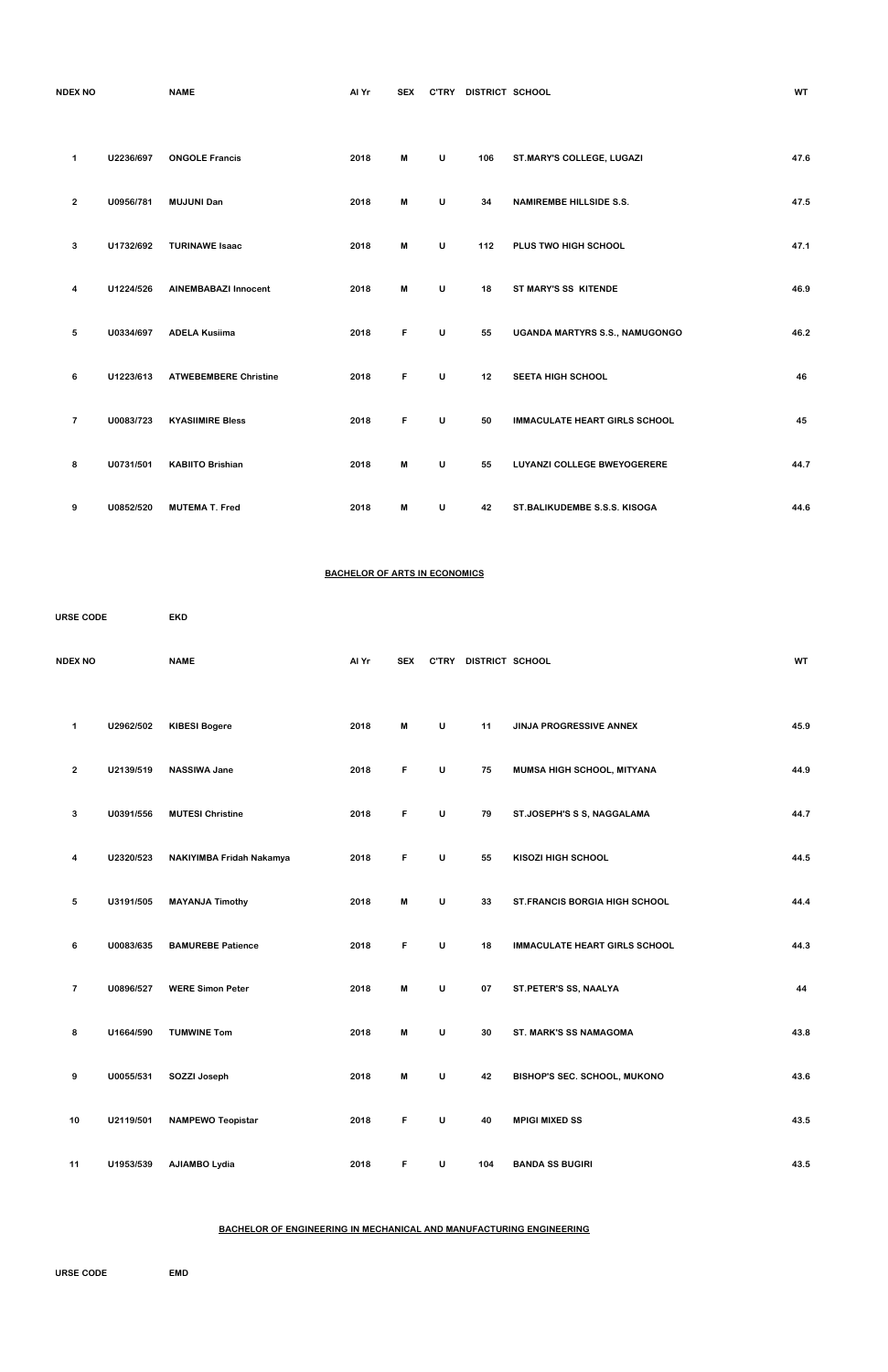| <b>NDEX NO</b> | <b>A 885</b><br>NAML | . . v.<br><u>лии</u> | <b>SEX</b> | <b>DISTRICT</b><br><b>SCHOOL</b><br><b>C'TRY</b> |  |
|----------------|----------------------|----------------------|------------|--------------------------------------------------|--|
|                |                      |                      |            |                                                  |  |

| 1              | U1085/533 | <b>LERI Reagan Yuggu</b>        | 2018 | M | U | 39  | BP CYPRIAN KIHANGIRE SS LUZIRA       | 52.8 |
|----------------|-----------|---------------------------------|------|---|---|-----|--------------------------------------|------|
| $\overline{2}$ | U2853/516 | <b>KABUUKA Henry</b>            | 2018 | M | U | 49  | ST. JUDE SECONDARY SCHOOL MASAKA     | 52.4 |
| 3              | U0083/726 | <b>NABAASA Immaculate</b>       | 2018 | F | U | 19  | <b>IMMACULATE HEART GIRLS SCHOOL</b> | 50.9 |
| 4              | U0004/647 | <b>RWOTH Omio Simon Peter</b>   | 2018 | M | U | 43  | KING'S COLLEGE, BUDO                 | 50.6 |
| 5              | U2924/505 | <b>KOLIDI Priest</b>            | 2018 | M | U | 17  | <b>EBENEZER SECONDARY SCHOOL</b>     | 50.6 |
| 6              | U2236/713 | <b>OGWAL Yubu</b>               | 2018 | M | U | 59  | ST.MARY'S COLLEGE, LUGAZI            | 50.6 |
| $\overline{7}$ | U1536/521 | <b>ANDERSON Jacques Miracle</b> | 2018 | M | U | 16  | KISAASI COLLEGE SCHOOL               | 49.8 |
| 8              | U0077/761 | <b>NAMBAFU Brandon Bill</b>     | 2018 | M | U | 121 | <b>GOMBE SECONDARY SCHOOL</b>        | 49.5 |
| 9              | U0004/627 | <b>KYOMUGISHA Loydah</b>        | 2018 | F | U | 12  | KING'S COLLEGE, BUDO                 | 49.3 |
| 10             | U0033/552 | <b>SEJJUNGO Rodney Jonathan</b> | 2018 | M | U | 32  | ST MARY'S COLLEGE, KISUBI            | 48.9 |

# **BACHELOR OF SCIENCE WITH EDUCATION (BIOLOGICAL)**

| <b>URSE CODE</b> |           | <b>ESB</b>                    |       |            |              |                 |                                        |           |
|------------------|-----------|-------------------------------|-------|------------|--------------|-----------------|----------------------------------------|-----------|
| <b>NDEX NO</b>   |           | <b>NAME</b>                   | Al Yr | <b>SEX</b> | <b>C'TRY</b> | DISTRICT SCHOOL |                                        | <b>WT</b> |
| 1                | U1223/518 | <b>DHAUKE Samuel Musasizi</b> | 2016  | M          | U            | 90              | <b>SEETA HIGH SCHOOL</b>               | 41.5      |
| $\mathbf{2}$     | U1223/529 | KAKOOZA Javilla Kamya         | 2016  | M          | U            | 42              | <b>SEETA HIGH SCHOOL</b>               | 40.5      |
| 3                | U1750/533 | <b>KATAMI Derick</b>          | 2018  | M          | U            | 36              | <b>MBALE COMPREHENSIVE HIGH SCHOOL</b> | 40.4      |
| 4                | U0174/511 | <b>ALULE Robert</b>           | 2018  | M          | U            | 85              | MEHTA SECONDARY SCHOOL                 | 40.4      |
| 5                | U2474/612 | <b>OTEMA Ivan</b>             | 2018  | M          | $\cup$       | 27              | <b>ST. JULIAN HIGH SCHOOL</b>          | 39.3      |
| 6                | U0298/520 | <b>SSEKAWUKA Daniel</b>       | 2018  | M          | U            | 45              | LUWERO SECONDARY SCHOOL                | 38.5      |

| 7  | U0685/510 | <b>LUBOWA Edgar</b>     | 2018 | M  | U | 75 | <b>MITYANA MODERN SS</b>     | 37.6 |
|----|-----------|-------------------------|------|----|---|----|------------------------------|------|
| 8  | U0463/607 | <b>NIWAMANYA Victor</b> | 2018 | M  | U | 19 | ST.JOHN'S S.S, NYABWINA      | 37.5 |
| 9  | U0780/508 | <b>CHEBET Tomothy</b>   | 2018 | M  | U | 20 | <b>BWEYOGERERE SS</b>        | 37.3 |
| 10 | U0864/542 | <b>CHEPTOEK Nasur</b>   | 2018 | M  | U | 20 | <b>KAPCHORWA SEC. SCHOOL</b> | 37.1 |
| 11 | U0210/505 | <b>MULUNGI Daphine</b>  | 2018 | F. | U | 45 | ST.ALOYSIUS SEC.SCH., BWANDA | 37.1 |

**BACHELOR OF SCIENCE WITH EDUCATION (ECONOMICS)**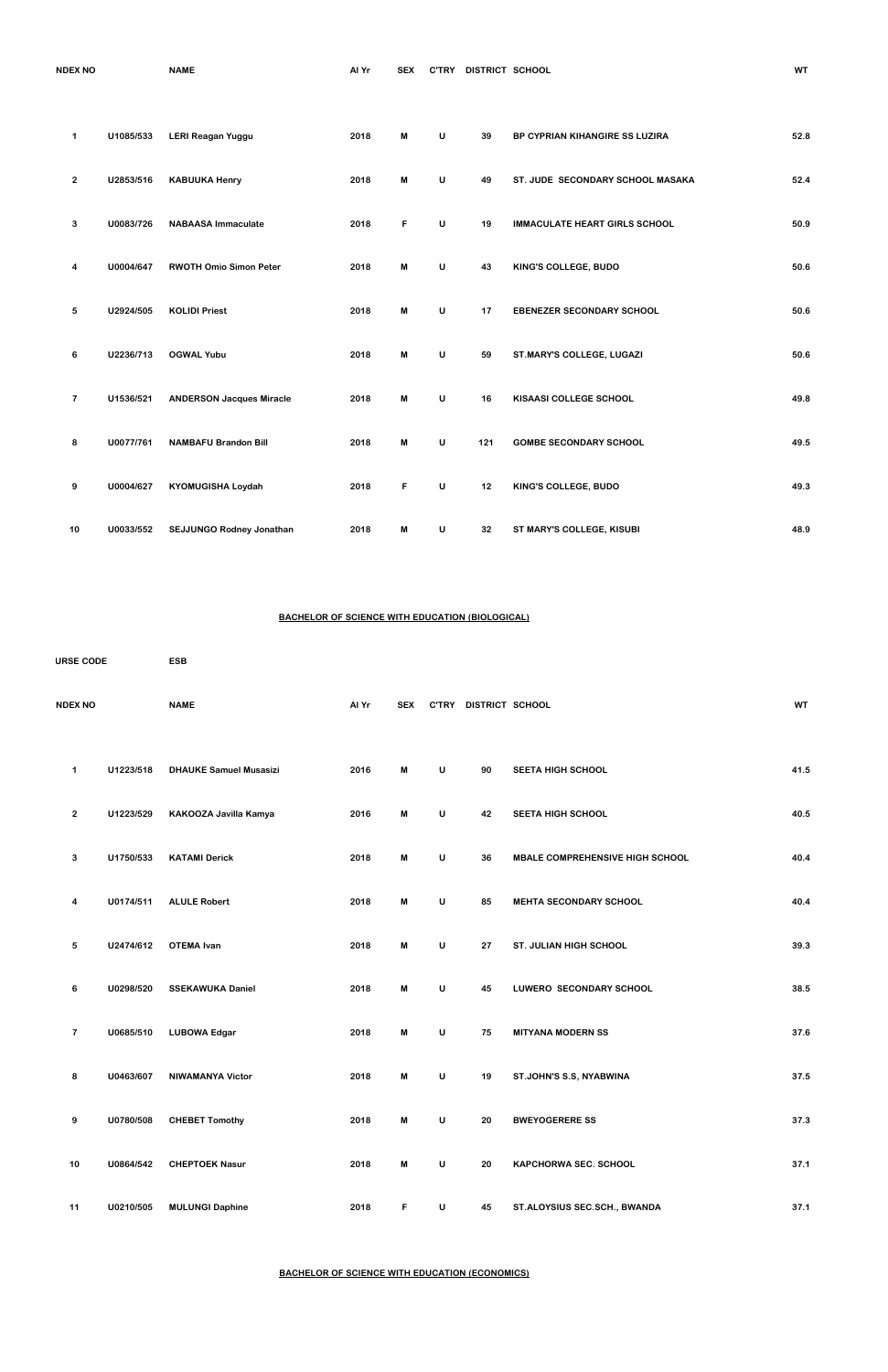| <b>URSE CODE</b> | <b>ESE</b> |
|------------------|------------|
|                  |            |

| <b>NDEX NO</b> |           | <b>NAME</b>                    | Al Yr | <b>SEX</b> | <b>C'TRY</b> | DISTRICT SCHOOL |                                    | <b>WT</b> |
|----------------|-----------|--------------------------------|-------|------------|--------------|-----------------|------------------------------------|-----------|
| $\mathbf{1}$   | U1953/538 | <b>KAGODA Cyrus</b>            | 2018  | M          | $\sf U$      | 10              | <b>BANDA SS BUGIRI</b>             | 51.8      |
|                |           |                                |       |            |              |                 |                                    |           |
| $\overline{2}$ | U1656/503 | <b>MUGUMYA Innocent</b>        | 2018  | M          | $\sf U$      | 06              | <b>VINE HIGH SCHOOL</b>            | 49.6      |
| 3              | U2720/512 | <b>IRADUKUNDA Emmanuel</b>     | 2018  | M          | $\sf U$      | 19              | ST. CHARLES LWANGA SEMINARY        | 49.5      |
| 4              | U1656/510 | <b>NUWAGABA Evaristo</b>       | 2018  | M          | $\sf U$      | 103             | <b>VINE HIGH SCHOOL</b>            | 47.3      |
| 5              | U1085/601 | <b>IGALA Samson Justine</b>    | 2018  | M          | $\sf U$      | 29              | BP CYPRIAN KIHANGIRE SS LUZIRA     | 45.2      |
| 6              | U2144/503 | <b>GUMISIRIZA Allan</b>        | 2018  | M          | $\sf U$      | 18              | ST. THOMAS AQUINAS COLLEGE KAWEMPE | 45.2      |
| $\overline{7}$ | U0626/570 | <b>MUSINGUZI Simon</b>         | 2018  | M          | $\mathsf{U}$ | 49              | BLESSED SACREMENT SS KIMAANYA      | 44.4      |
| 8              | U0229/519 | <b>ISINGOMA Noris Wycliffe</b> | 2018  | M          | $\sf U$      | 09              | <b>HOIMA HALL</b>                  | 44.4      |
| 9              | U0857/541 | <b>KABALIKO Japhet</b>         | 2018  | M          | U            | 21              | <b>KAJJANSI PROGRESSIVE S.S</b>    | 43.6      |

### **BACHELOR OF SCIENCE WITH EDUCATION (PHYSICAL SCIENCES)**

| <b>URSE CODE</b> |           | <b>ESP</b>                 |       |            |              |                 |                                        |           |
|------------------|-----------|----------------------------|-------|------------|--------------|-----------------|----------------------------------------|-----------|
| <b>NDEX NO</b>   |           | <b>NAME</b>                | Al Yr | <b>SEX</b> | <b>C'TRY</b> | DISTRICT SCHOOL |                                        | <b>WT</b> |
| 1                | U1611/508 | <b>MUWANGUZI Angello</b>   | 2018  | M          | $\cup$       | 42              | <b>OURLADY OF AFRICA SS NAMILYANGO</b> | 47.8      |
| $\overline{2}$   | U1148/518 | <b>MPANIMANYA Yeremiah</b> | 2018  | M          | $\sf U$      | 34              | <b>MANDELA S S, HOIMA</b>              | 47.7      |
| 3                | U0958/508 | <b>SEKAJJIGO Benicto</b>   | 2018  | M          | $\sf U$      | 42              | <b>ST.STEPHEN SS, MUKONO</b>           | 47.5      |
| 4                | U0643/510 | <b>ATUKUNDE Perith</b>     | 2018  | F.         | U            | 112             | <b>SACRED HEART SS, MUSHANGA</b>       | 46.9      |
| 5                | U1445/550 | <b>KIGENYI Derrick</b>     | 2018  | M          | $\sf U$      | 54              | <b>GREAT AUBREY MEMORIAL COLLEGE</b>   | 46.4      |
| 6                | U1063/513 | <b>NUWAGABA Deus</b>       | 2018  | M          | U            | 72              | <b>MBARARA ALLIED SCHOOL</b>           | 46        |
|                  |           |                            |       |            |              |                 |                                        |           |

|    | U1058/502 | <b>ZEMEI Zebi Gloria</b> | 2018 | F | U | 52 | <b>EAST HIGH SCHOOL, KAMPALA</b>     | 45.8 |
|----|-----------|--------------------------|------|---|---|----|--------------------------------------|------|
| 8  | U0958/501 | <b>SSABIKA Gabriel</b>   | 2018 | M | U | 42 | <b>ST.STEPHEN SS, MUKONO</b>         | 45.7 |
| 9  | U0002/576 | <b>TAREMWA William</b>   | 2018 | M | U | 72 | <b>IBANDA SECONDARY SCHOOL</b>       | 45.4 |
| 10 | U1342/574 | <b>AMPUMUZA Cleophas</b> | 2018 | M | U | 50 | <b>KABALE BRAINSTORM HIGH SCHOOL</b> | 45.1 |

# **BACHELOR OF ENGINEERING IN TELECOMMUNICATION ENGINEERING**

| <b>URSE CODE</b> | <b>ETD</b>  |       |            |              |                 |           |
|------------------|-------------|-------|------------|--------------|-----------------|-----------|
| <b>NDEX NO</b>   | <b>NAME</b> | Al Yr | <b>SEX</b> | <b>C'TRY</b> | DISTRICT SCHOOL | <b>WT</b> |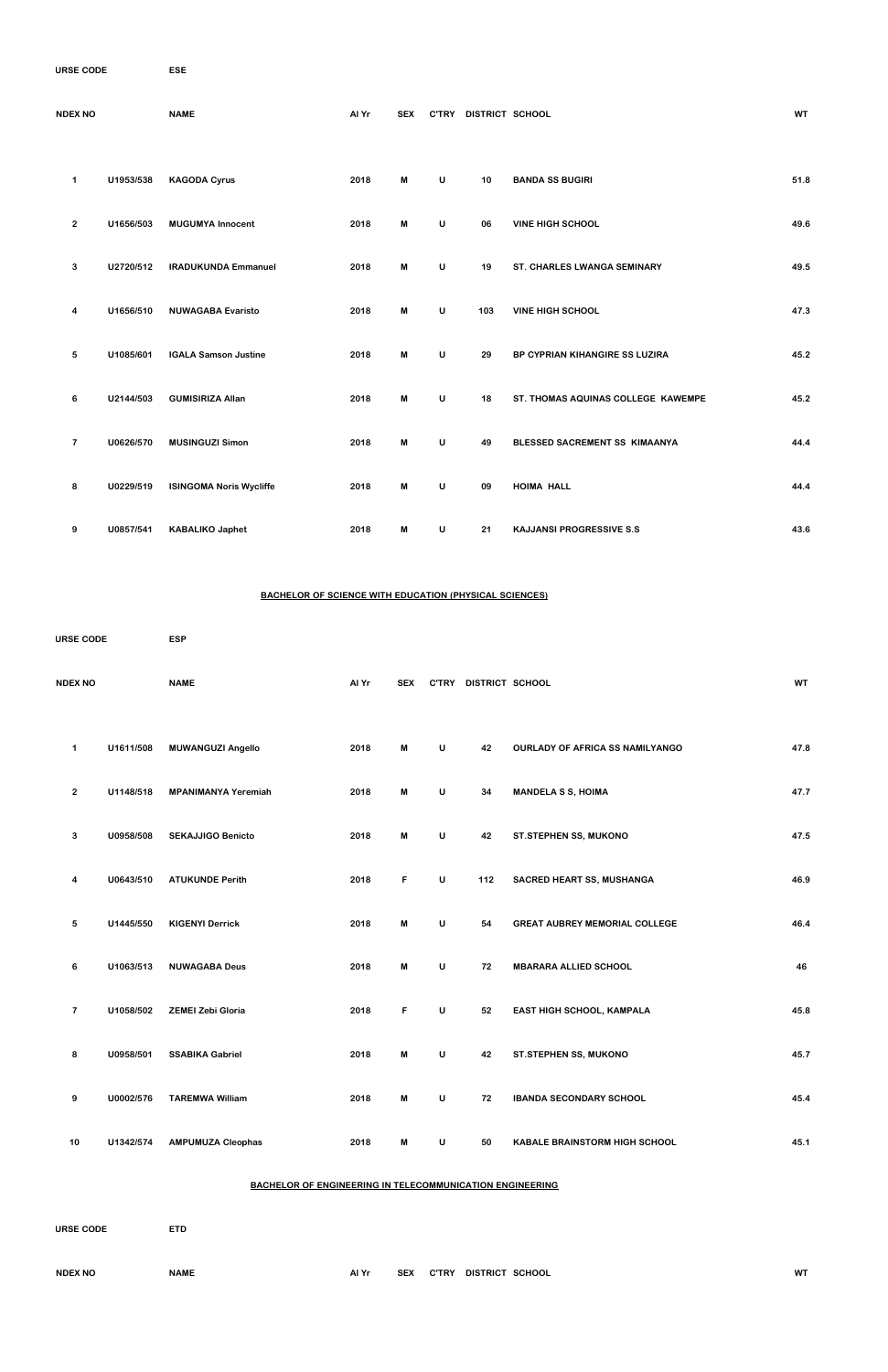| $\mathbf 1$             | U2215/547 | <b>MODI James</b>               | 2018 | M | U | 73 | <b>LUBIRI SECONDARY SCHOOL (ANNEX)</b> | 52.1 |
|-------------------------|-----------|---------------------------------|------|---|---|----|----------------------------------------|------|
| $\overline{2}$          | U0860/508 | <b>NAMANDA Solomy Catherine</b> | 2018 | F | U | 55 | <b>KINAAWA HIGH SCHOOL</b>             | 51.2 |
| 3                       | U0850/549 | <b>NDAGIRE Oliver</b>           | 2018 | F | U | 33 | <b>KIREKA HIGH SCHOOL</b>              | 51.1 |
| 4                       | U0046/577 | <b>NATUKUNDA Desire</b>         | 2018 | F | U | 37 | <b>MARYHILL HIGH SCHOOL</b>            | 51   |
| 5                       | U0034/551 | <b>KAGGWA Shafic</b>            | 2018 | M | U | 23 | ST HENRY'S COLLEGE, KITOVU             | 50.5 |
| 6                       | U0860/509 | <b>MUKASA Abubakali</b>         | 2018 | M | U | 55 | <b>KINAAWA HIGH SCHOOL</b>             | 50.5 |
| $\overline{\mathbf{r}}$ | U2010/502 | <b>MAGERO Elijah Isaiah</b>     | 2018 | M | U | 16 | TRINITY SENIOR ACADEMY                 | 49.7 |
| 8                       | U0857/567 | <b>OTUBO Ricky James</b>        | 2018 | M | U | 03 | <b>KAJJANSI PROGRESSIVE S.S</b>        | 49.6 |
| 9                       | U0334/682 | <b>OMUDU Trevor Baron</b>       | 2018 | M | U | 67 | UGANDA MARTYRS S.S., NAMUGONGO         | 49.5 |
| 10                      | U2119/503 | <b>SSEBULIBA Deogratius</b>     | 2018 | M | U | 88 | <b>MPIGI MIXED SS</b>                  | 49.5 |

#### **BACHELOR OF FOOD PROCESSING TECHNOLOGY**

| <b>URSE CODE</b>        |           | <b>FPD</b>                   |       |            |   |                       |                                     |           |
|-------------------------|-----------|------------------------------|-------|------------|---|-----------------------|-------------------------------------|-----------|
| <b>NDEX NO</b>          |           | <b>NAME</b>                  | Al Yr | <b>SEX</b> |   | C'TRY DISTRICT SCHOOL |                                     | <b>WT</b> |
| 1                       | U1224/702 | <b>KWESIGA Gilbert</b>       | 2018  | М          | U | 46                    | ST MARY'S SS KITENDE                | 43.7      |
| $\mathbf{2}$            | U2583/509 | <b>ORIOKOT Joel Osborn</b>   | 2018  | М          | U | 128                   | OUR LADY OF AFRICA SECONDARY SCHOOL | 43.5      |
| 3                       | U0009/653 | <b>MUHINDO Sharon</b>        | 2018  | F.         | U | 21                    | <b>BWERANYANGI GIRLS' SCHOOL</b>    | 43.4      |
| 4                       | U0417/524 | <b>MUHUMUZA Victor</b>       | 2018  | М          | U | 16                    | LUZIRA S.S.S.                       | 43.3      |
| 5                       | U0009/617 | <b>ASHABA Caroline</b>       | 2018  | F          | U | 46                    | <b>BWERANYANGI GIRLS' SCHOOL</b>    | 43.3      |
| 6                       | U2236/506 | <b>SSENFUMA Rogers</b>       | 2018  | M          | U | 55                    | ST.MARY'S COLLEGE, LUGAZI           | 43.3      |
| $\overline{\mathbf{r}}$ | U0391/552 | <b>IHUNDE Rebecca Kagoro</b> | 2018  | F          | U | 55                    | ST.JOSEPH'S S S, NAGGALAMA          | 42.8      |
|                         |           |                              |       |            |   |                       |                                     |           |

| 8  | U0763/605 | <b>MUSAANI Ronald</b> | 2018 | M | υ | 85 | <b>BUDDO SEC. SCHOOL</b>  | 41.7 |
|----|-----------|-----------------------|------|---|---|----|---------------------------|------|
| 9  | U0064/573 | OGWAL Joshua          | 2018 | M | U | 02 | <b>NAMILYANGO COLLEGE</b> | 41   |
| 10 | U1501/501 | <b>BULUNGU Benard</b> | 2018 | M | U | 55 | <b>PAUL MUKASA SS</b>     | 40.6 |

**BACHELOR OF SCIENCE IN HUMAN NUTRITION AND DIETETICS**

| <b>URSE CODE</b> | <b>HND</b>  |       |            |              |                 |    |
|------------------|-------------|-------|------------|--------------|-----------------|----|
| <b>NDEX NO</b>   | <b>NAME</b> | Al Yr | <b>SEX</b> | <b>C'TRY</b> | DISTRICT SCHOOL | WT |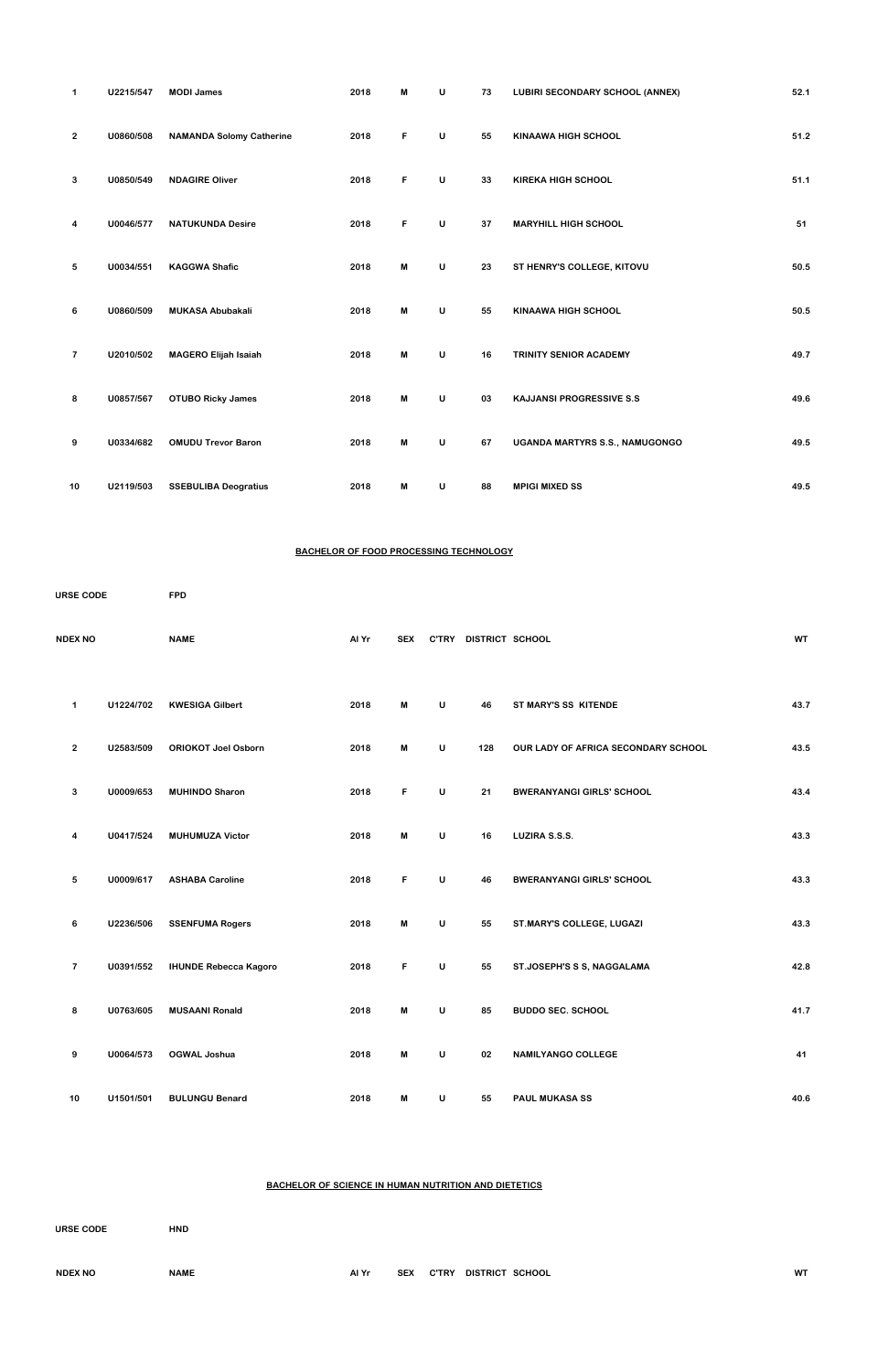| $\mathbf 1$    | U1611/567 | <b>KIIZA Lynet Mukonzo</b>       | 2018 | F | U | 21  | OURLADY OF AFRICA SS NAMILYANGO        | 42.1 |
|----------------|-----------|----------------------------------|------|---|---|-----|----------------------------------------|------|
| $\overline{2}$ | U1611/582 | <b>ONENGIU Erick</b>             | 2018 | M | U | 122 | <b>OURLADY OF AFRICA SS NAMILYANGO</b> | 41.1 |
| 3              | U1354/619 | <b>NAKALEMA Winnie Sarah</b>     | 2018 | F | U | 55  | <b>MERRYLAND HIGH SCHOOL</b>           | 40.9 |
| 4              | U0334/596 | <b>GANZI Ernest</b>              | 2018 | M | U | 55  | UGANDA MARTYRS S.S., NAMUGONGO         | 40.9 |
| 5              | U0065/591 | <b>NABWETEME Rebecca</b>         | 2018 | F | U | 55  | <b>NDEJJE SECONDARY SCHOOL</b>         | 40.1 |
| 6              | U0013/561 | <b>MWEBAZA Hannah Loy</b>        | 2018 | F | U | 81  | <b>GAYAZA HIGH SCHOOL</b>              | 40   |
| $\overline{7}$ | U1611/572 | <b>MUGISA Rogers</b>             | 2018 | M | U | 34  | <b>OURLADY OF AFRICA SS NAMILYANGO</b> | 39.2 |
| 8              | U0065/568 | <b>BIRUNGI Nakalema Victoria</b> | 2018 | F | U | 75  | NDEJJE SECONDARY SCHOOL                | 38.9 |
| 9              | U0009/588 | <b>AHABWE Tashobya Suzan</b>     | 2018 | F | U | 06  | <b>BWERANYANGI GIRLS' SCHOOL</b>       | 38.8 |
| 10             | U0009/626 | <b>ATUKWATSE Saphira</b>         | 2018 | F | U | 06  | <b>BWERANYANGI GIRLS' SCHOOL</b>       | 38.6 |
| 11             | U0185/530 | <b>NAMBOGA Vivian</b>            | 2018 | F | U | 55  | KATIKAMU SEC. SCH., WOBULENZI          | 37.1 |

# **BACHELOR OF INDUSTRIAL ENGINEERING AND MANAGEMENT**

| <b>URSE CODE</b>        |           | <b>IED</b>                  |       |            |              |                 |                                  |           |  |
|-------------------------|-----------|-----------------------------|-------|------------|--------------|-----------------|----------------------------------|-----------|--|
| <b>NDEX NO</b>          |           | <b>NAME</b>                 | Al Yr | <b>SEX</b> | <b>C'TRY</b> | DISTRICT SCHOOL |                                  | <b>WT</b> |  |
| 1                       | U1656/502 | <b>ATWINE Blair Freedom</b> | 2018  | M          | U            | 06              | <b>VINE HIGH SCHOOL</b>          | 50.5      |  |
| $\mathbf{2}$            | U2474/505 | <b>MUTATIINA Joshua</b>     | 2018  | M          | U            | 46              | <b>ST. JULIAN HIGH SCHOOL</b>    | 49.6      |  |
| 3                       | U0169/520 | <b>ASABA Patricious</b>     | 2018  | F          | U            | 09              | ST. ANDREA KAHWA'S COL., HOIMA   | 48.8      |  |
| 4                       | U0387/638 | <b>AKAMPULIRA Albert</b>    | 2018  | M          | U            | 46              | ST.PETER'S S S, NSAMBYA          | 48.5      |  |
| 5                       | U0025/555 | <b>MUGISA Jafari</b>        | 2018  | M          | U            | 13              | KIBULI SECONDARY SCHOOL          | 47.7      |  |
| 6                       | U1147/501 | <b>KALUNGI Joseph</b>       | 2018  | M          | U            | 55              | <b>LUBIRI HIGH SCHOOL</b>        | 47.5      |  |
| $\overline{\mathbf{r}}$ | U0009/586 | <b>AHABWE Gina</b>          | 2018  | F          | U            | 46              | <b>BWERANYANGI GIRLS' SCHOOL</b> | 47.3      |  |

| 8  | U0033/520 | <b>KITUTU Gabriel Herniel</b>  | 2018 | м | U | 36 | ST MARY'S COLLEGE, KISUBI             | 47   |
|----|-----------|--------------------------------|------|---|---|----|---------------------------------------|------|
| 9  | U1043/504 | <b>MUSASIZI Samuel</b>         | 2018 | M | U | 35 | <b>GREENFIELDS HIGH SCHOOL IGANGA</b> | 46.8 |
| 10 | U0856/538 | <b>MUSOKE Maurice Bembe</b>    | 2018 | M | U | 55 | <b>ST.ELIZABETH SEC.SCH. NKOOWE</b>   | 46.6 |
| 11 | U0334/644 | <b>ISINGOMA Martin Frank M</b> | 2018 | F | U | 25 | <b>UGANDA MARTYRS S.S., NAMUGONGO</b> | 46.2 |

# **BACHELOR OF INFORMATION TECHNOLOGY AND COMPUTING**

**COURSE CODE ITD**

| <b>NDEX NO</b> | NAME | Al Yr | <b>SEX</b> | <b>C'TRY</b> | DISTRICT SCHOOL | WT |
|----------------|------|-------|------------|--------------|-----------------|----|
|                |      |       |            |              |                 |    |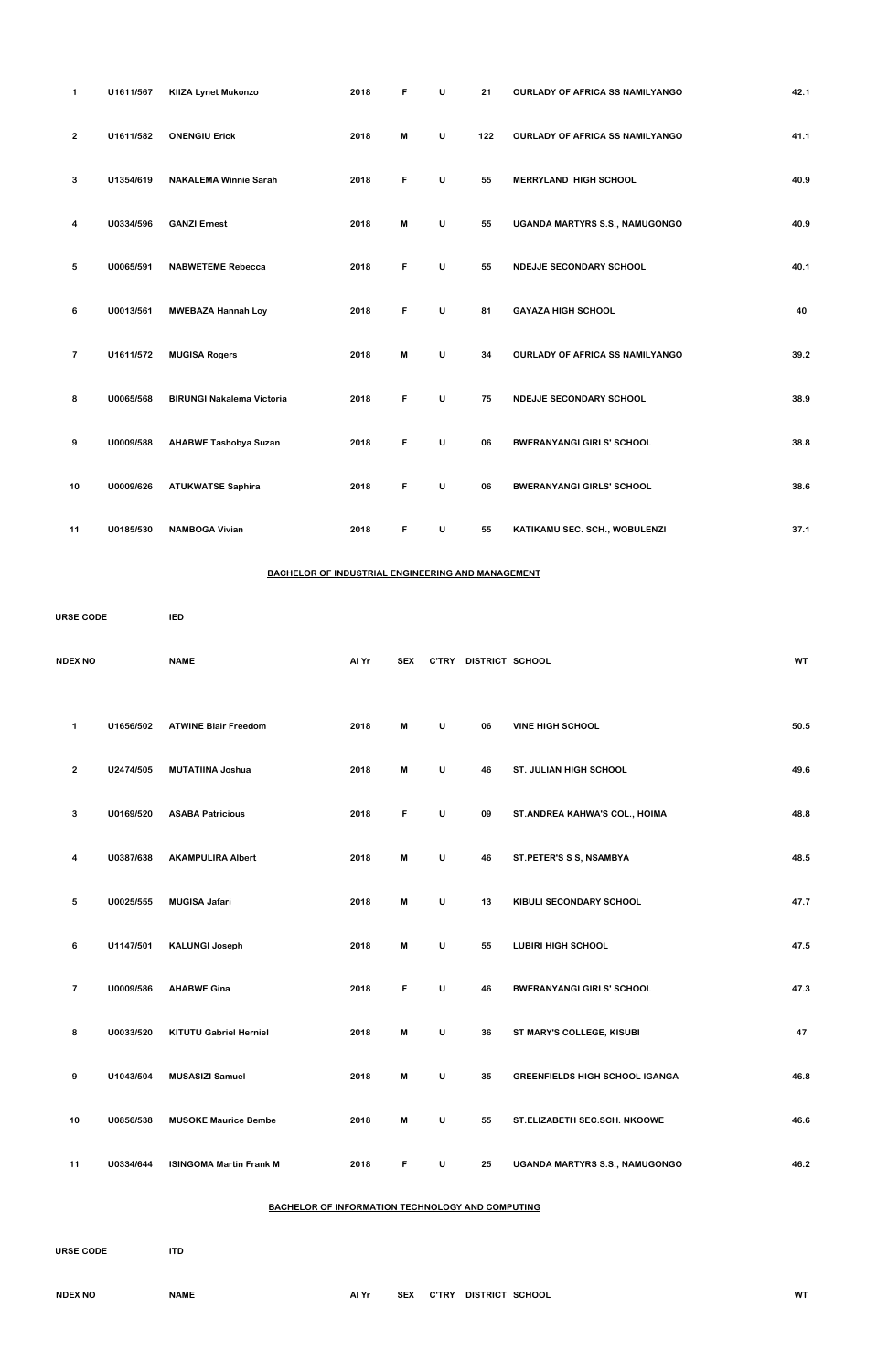| 1              | U0053/901 | <b>NTAMBI Michael</b>                | 2018 | M | U | 55  | <b>MENGO SECONDARY SCHOOL</b>          | 50.1 |
|----------------|-----------|--------------------------------------|------|---|---|-----|----------------------------------------|------|
| $\overline{2}$ | U0048/599 | <b>KALULE Denis Jotham</b>           | 2018 | M | U | 33  | <b>MASAKA SECONDARY SCHOOL</b>         | 47.5 |
| 3              | U0459/638 | <b>SSAKA Huzaifa</b>                 | 2018 | M | U | 126 | <b>KAWEMPE MUSLIM SS</b>               | 47.2 |
| 4              | U0048/549 | <b>BUGEMBE John Paul</b>             | 2018 | M | U | 33  | <b>MASAKA SECONDARY SCHOOL</b>         | 47.1 |
| 5              | U1664/556 | <b>MULUMBA Conrad Leonard Ssekwe</b> | 2018 | M | U | 55  | ST. MARK'S SS NAMAGOMA                 | 47   |
| 6              | U0833/616 | <b>NDYANABO Frank</b>                | 2018 | M | U | 37  | STANDARD HIGH SCHOOL, KAMPALA          | 46.7 |
| $\overline{7}$ | U0109/610 | <b>NAKYEYUNE Oliver</b>              | 2018 | F | U | 33  | <b>WAMPEWO NTAKE SEC. SCHOOL</b>       | 46.6 |
| 8              | U1656/501 | <b>AHIKIRIZA Henry</b>               | 2018 | M | U | 103 | <b>VINE HIGH SCHOOL</b>                | 46.3 |
| 9              | U2119/513 | <b>SSENTAMU Abel</b>                 | 2018 | M | U | 55  | <b>MPIGI MIXED SS</b>                  | 45.3 |
| 10             | U0065/612 | <b>GITTA Josua Mercy</b>             | 2018 | M | U | 45  | NDEJJE SECONDARY SCHOOL                | 45.3 |
| 11             | U2215/549 | <b>SIMENYA Jonathan Enoch</b>        | 2018 | M | U | 81  | <b>LUBIRI SECONDARY SCHOOL (ANNEX)</b> | 45.3 |

### **BACHELOR OF SCIENCE IN SPORTS AND LEISURE MANAGEMENT**

| <b>URSE CODE</b> |           | <b>LMD</b>                     |                                  |            |   |                           |                                        |      |
|------------------|-----------|--------------------------------|----------------------------------|------------|---|---------------------------|----------------------------------------|------|
| <b>NDEX NO</b>   |           | <b>NAME</b>                    | Al Yr                            | <b>SEX</b> |   | C'TRY DISTRICT SCHOOL     |                                        | WT   |
| $\mathbf 1$      | U1611/629 | <b>WANDIRA Edward</b>          | 2018                             | M          | U | 10                        | OURLADY OF AFRICA SS NAMILYANGO        | 44.2 |
| $\mathbf{2}$     | U1828/658 | <b>MUHWEZI Jim</b>             | 2018                             | M          | U | 46                        | STANDARD COLLEGE NTUNGAMO              | 44.2 |
| 3                | U0801/543 | <b>NYAKAKE Rose</b>            | 2018                             | F          | U | 34                        | NAALYA SEC. SCHOOL, KAMPALA            | 43.8 |
| 4                | U2032/524 | <b>KAJUBI Victor B Senteza</b> | 2018                             | M          | U | 16                        | SEETA HIGH SCHOOL-MUKONO               | 43.6 |
| 5                | U1611/517 | <b>OWOMUGISHA Patricia</b>     | 2018                             | F          | U | 42                        | <b>OURLADY OF AFRICA SS NAMILYANGO</b> | 43.5 |
| 6                | U2032/741 | <b>TUMUHAIRWE Eric</b>         | 2018                             | M          | U | 25                        | SEETA HIGH SCHOOL-MUKONO               | 43.1 |
| $\overline{7}$   | U2032/509 | <b>ATUKUNDA Jeannette R</b>    | 2018                             | F          | U | 16                        | SEETA HIGH SCHOOL-MUKONO               | 43   |
| 8                | U2032/660 | <b>NABISSWA Anne Napal</b>     | 2018                             | F          | U | 16                        | SEETA HIGH SCHOOL-MUKONO               | 42.2 |
|                  |           |                                |                                  |            |   |                           |                                        |      |
|                  |           |                                | <b>BACHELOR OF MICRO FINANCE</b> |            |   |                           |                                        |      |
| <b>URSE CODE</b> |           | <b>MFD</b>                     |                                  |            |   |                           |                                        |      |
| <b>NDEX NO</b>   |           | <b>NAME</b>                    | Al Yr                            |            |   | SEX C'TRY DISTRICT SCHOOL |                                        | WT   |

**U0197/501 TUMWIJUKE Priscilla 2018 F U 65 RUBAGA GIRLS' SCHOOL 45.4**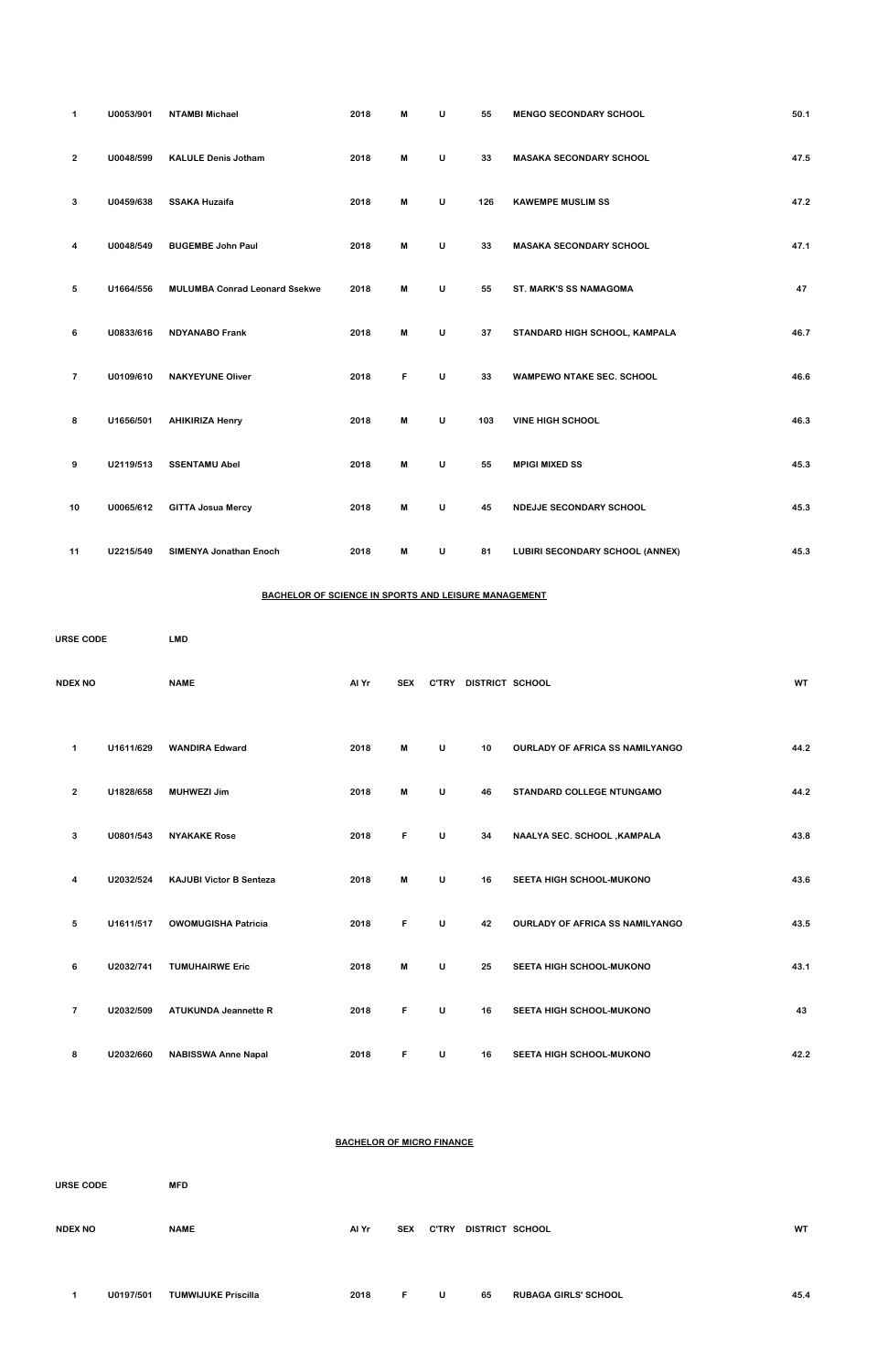| $\overline{2}$          | U1256/517 | <b>MUKODA Fatuma</b>                | 2018 | F                         | U | 55         | NAMUNGOONA HIGH SCHOOL               | 45.2 |
|-------------------------|-----------|-------------------------------------|------|---------------------------|---|------------|--------------------------------------|------|
| 3                       | U1155/530 | <b>NYESIGIRE Burenda</b>            | 2018 | F                         | U | 55         | <b>CRANE H S, KITINTALE</b>          | 44.8 |
| 4                       | U0083/611 | <b>AKATUKUNDA Tracy Liz</b>         | 2018 | F                         | U | 50         | <b>IMMACULATE HEART GIRLS SCHOOL</b> | 44.5 |
| 5                       | U0626/501 | <b>MUGABA Charles</b>               | 2018 | M                         | U | 33         | BLESSED SACREMENT SS KIMAANYA        | 44.4 |
| 6                       | U2370/525 | <b>LANYERO Florence</b>             | 2018 | F                         | U | 66         | <b>KAZO SS</b>                       | 44.3 |
| $\overline{\mathbf{r}}$ | U1688/505 | <b>WAMALA Matia</b>                 | 2018 | M                         | U | 75         | <b>KYADONDO SS</b>                   | 44.3 |
| 8                       | U0955/516 | <b>KALYEMENYA Hamuza</b>            | 2018 | M                         | U | 55         | <b>KASUBI S.S.</b>                   | 44.1 |
| 9                       | U0018/543 | <b>BAMWITE Henry</b>                | 2018 | $\boldsymbol{\mathsf{M}}$ | U | 11         | JINJA SECONDARY SCHOOL               | 44.1 |
| 10                      | U2860/503 | <b>NAMATA Ritah</b>                 | 2018 | F                         | U | 110        | ST. THOMAS VOC.SS                    | 44   |
| 11                      | U1609/502 | <b>KANSIIME Rodney Aryatumarira</b> | 2018 | $\boldsymbol{\mathsf{M}}$ | U | 55         | <b>NAALYA SSS</b>                    | 43.9 |
| 12                      | U0298/568 | <b>NAKYOBE Pamellah</b>             | 2018 | F                         | U | 40         | LUWERO SECONDARY SCHOOL              | 43.8 |
| 13                      | U2236/599 | <b>ODONG Emmanuel</b>               | 2018 | F                         | U | ${\bf 27}$ | ST.MARY'S COLLEGE, LUGAZI            | 43.8 |
| 14                      | U0083/505 | <b>AHEBWA Bridget</b>               | 2018 | F                         | U | 112        | <b>IMMACULATE HEART GIRLS SCHOOL</b> | 43.7 |

# **BACHELOR OF PROCUREMENT AND LOGISTICS MANAGEMENT**

| <b>URSE CODE</b> |                |           | <b>PLD</b>                |       |            |              |                 |                                       |           |  |  |  |
|------------------|----------------|-----------|---------------------------|-------|------------|--------------|-----------------|---------------------------------------|-----------|--|--|--|
|                  | <b>NDEX NO</b> |           | <b>NAME</b>               | Al Yr | <b>SEX</b> | <b>C'TRY</b> | DISTRICT SCHOOL |                                       | <b>WT</b> |  |  |  |
|                  | 1              | U1542/501 | <b>ALINAITWE Collines</b> | 2018  | M          | U            | 98              | <b>NAMUGOONA PARENTS SCHOOL</b>       | 46.5      |  |  |  |
|                  | $\overline{2}$ | U2032/503 | <b>AJOK Frida</b>         | 2018  | F.         | U            | 08              | <b>SEETA HIGH SCHOOL-MUKONO</b>       | 46.1      |  |  |  |
|                  | 3              | U0083/521 | <b>AKUNDA Immaculate</b>  | 2018  | F          | $\cup$       | 103             | <b>IMMACULATE HEART GIRLS SCHOOL</b>  | 46        |  |  |  |
|                  | 4              | U3349/504 | <b>NAMUMBYA Sarah</b>     | 2018  | F          | U            | 93              | <b>EZRA MEMORIAL SECONDARY SCHOOL</b> | 45.1      |  |  |  |

| 5              | U1379/508 | <b>NALUKONGE Maria Louise</b> | 2018 | F  | U | 33 | LUGAZI MIXED SEC. SCH.                | 45.1 |
|----------------|-----------|-------------------------------|------|----|---|----|---------------------------------------|------|
| 6              | U1609/530 | <b>WATUM Jude Mwaka</b>       | 2018 | M  | U | 27 | <b>NAALYA SSS</b>                     | 44.1 |
| $\overline{7}$ | U0334/830 | <b>MPANJA Lucy</b>            | 2018 | F  | U | 18 | <b>UGANDA MARTYRS S.S., NAMUGONGO</b> | 43.9 |
| 8              | U0459/502 | <b>MIREMBE Fatiah</b>         | 2018 | F. | U | 55 | <b>KAWEMPE MUSLIM SS</b>              | 43.9 |
| 9              | U0334/805 | <b>ATUKUNDA Caroline Gift</b> | 2018 | F  | U | 36 | <b>UGANDA MARTYRS S.S., NAMUGONGO</b> | 43.8 |
| 10             | U3130/501 | <b>MUSUBIKA Ritah</b>         | 2018 | F  | U | 16 | BRIGHT SECONDARY SCHOOL SEETA         | 43.6 |
| 11             | U0192/517 | <b>KAGABANE Gladys Jackie</b> | 2018 | F  | U | 55 | <b>ST.JOSEPH'S GIRLS, NSAMBYA</b>     | 43.5 |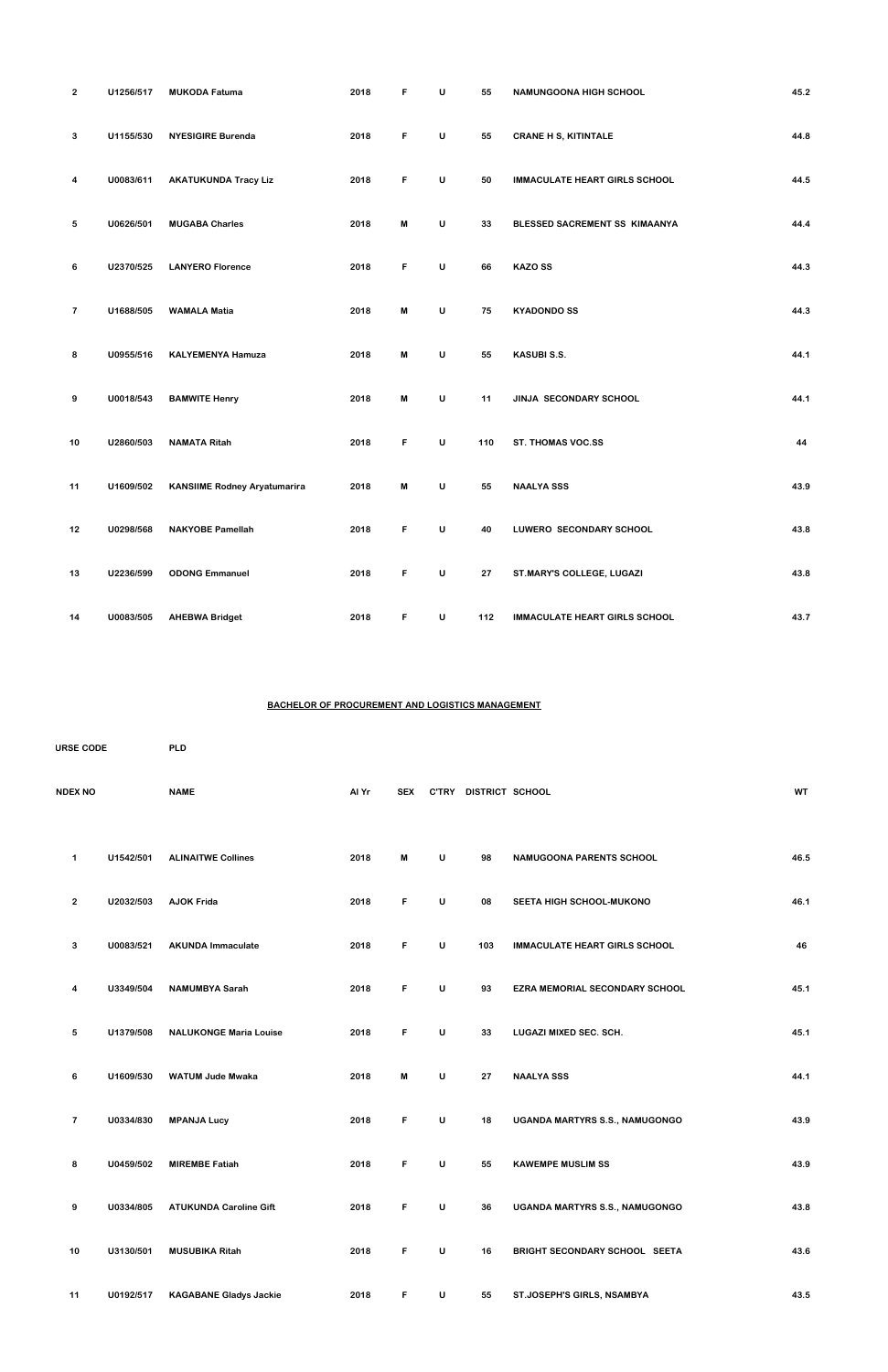| -40 | J0667/517 | <b>AKELL C</b><br>ີ Luckv | 2018 |  |  |  | ' SCHOOL.<br>. ISHAKA<br><b>BISHOP OGEZ H.</b> | $\sim$<br>40.4 |
|-----|-----------|---------------------------|------|--|--|--|------------------------------------------------|----------------|
|-----|-----------|---------------------------|------|--|--|--|------------------------------------------------|----------------|

#### **BACHELOR OF SCIENCE TECHNOLOGY(PHYSICS)**

| <b>URSE CODE</b>        |           | <b>PTD</b>                |       |            |              |                       |                                |           |
|-------------------------|-----------|---------------------------|-------|------------|--------------|-----------------------|--------------------------------|-----------|
| <b>NDEX NO</b>          |           | <b>NAME</b>               | Al Yr | <b>SEX</b> |              | C'TRY DISTRICT SCHOOL |                                | <b>WT</b> |
| 1                       | U0025/533 | KASUJJA Araphat           | 2018  | M          | U            | 42                    | KIBULI SECONDARY SCHOOL        | 42.8      |
| $\overline{2}$          | U0025/603 | <b>ODONGKARI Emmanuel</b> | 2018  | M          | U            | 114                   | KIBULI SECONDARY SCHOOL        | 40.6      |
| 3                       | U0801/662 | <b>KOMAKECH Ivan</b>      | 2018  | M          | U            | 27                    | NAALYA SEC. SCHOOL, KAMPALA    | 39.4      |
| 4                       | U0053/758 | <b>KYANDA Shafik</b>      | 2018  | M          | U            | 16                    | <b>MENGO SECONDARY SCHOOL</b>  | 38.7      |
| 5                       | U0025/573 | <b>NABIGWO Juma</b>       | 2018  | M          | $\mathsf{U}$ | 11                    | KIBULI SECONDARY SCHOOL        | 38.6      |
| 6                       | U3263/745 | <b>MWIMA Jose</b>         | 2018  | M          | U            | 63                    | MAKERERE COLLEGE SCHOOL        | 38.5      |
| $\overline{\mathbf{7}}$ | U0512/549 | <b>SSEMBATYA Ronald</b>   | 2018  | M          | U            | 23                    | <b>NAMAGABISS</b>              | 38.5      |
| 8                       | U0041/524 | <b>SSEMUJJU Shafic</b>    | 2018  | M          | U            | 23                    | <b>LUBIRI SECONDARY SCHOOL</b> | 38.1      |
| 9                       | U0025/525 | <b>JUMA Twalib</b>        | 2018  | M          | U            | 56                    | KIBULI SECONDARY SCHOOL        | 37.7      |
| 10                      | U0080/535 | <b>ASASIRA Marion</b>     | 2018  | F          | $\sf U$      | 12                    | ST.MARY'S COLLEGE, RUSHOROZA   | 37.2      |

#### **BACHELOR OF SCIENCE IN SURVEYING AND LAND INFORMATION SYSTEMS**

| <b>URSE CODE</b> |           | <b>SLD</b>               |       |            |              |                 |                                      |      |
|------------------|-----------|--------------------------|-------|------------|--------------|-----------------|--------------------------------------|------|
| <b>NDEX NO</b>   |           | <b>NAME</b>              | Al Yr | <b>SEX</b> | <b>C'TRY</b> | DISTRICT SCHOOL |                                      | WT   |
| 1                | U0009/672 | <b>NUWATWIJUKA Emily</b> | 2018  | F          | U            | 112             | <b>BWERANYANGI GIRLS' SCHOOL</b>     | 54.1 |
| $\mathbf{2}$     | U0046/555 | <b>ADONG Ruth</b>        | 2018  | F          | U            | 29              | <b>MARYHILL HIGH SCHOOL</b>          | 50.9 |
| 3                | U1224/993 | <b>WATUM Issa</b>        | 2018  | M          | U            | 08              | ST MARY'S SS KITENDE                 | 50.4 |
| 4                | U2732/584 | <b>TASHOBYA Kenani</b>   | 2018  | M          | U            | 112             | <b>EXODUS COLLEGE SCHOOL, MMENDE</b> | 49.5 |
| 5                | U2474/765 | <b>KITUYI Breagan</b>    | 2018  | M          | U            | 121             | <b>ST. JULIAN HIGH SCHOOL</b>        | 49.3 |
| 6                | U0009/619 | <b>ASIIMIRE Primah</b>   | 2018  | F          | U            | 46              | <b>BWERANYANGI GIRLS' SCHOOL</b>     | 48.7 |
| $\overline{7}$   | U1661/547 | <b>ATWEBEMBEIRE Pio</b>  | 2018  | M          | U            | 37              | ALLIANCE SECONDARY SCHOOL            | 48.6 |
| 8                | U0169/600 | <b>MUKONYEZI Lydia</b>   | 2018  | F          | U            | 09              | ST. ANDREA KAHWA'S COL., HOIMA       | 48.3 |
| 9                | U0185/567 | <b>KYOMUKIIZA David</b>  | 2018  | M          | U            | 16              | KATIKAMU SEC. SCH., WOBULENZI        | 46.7 |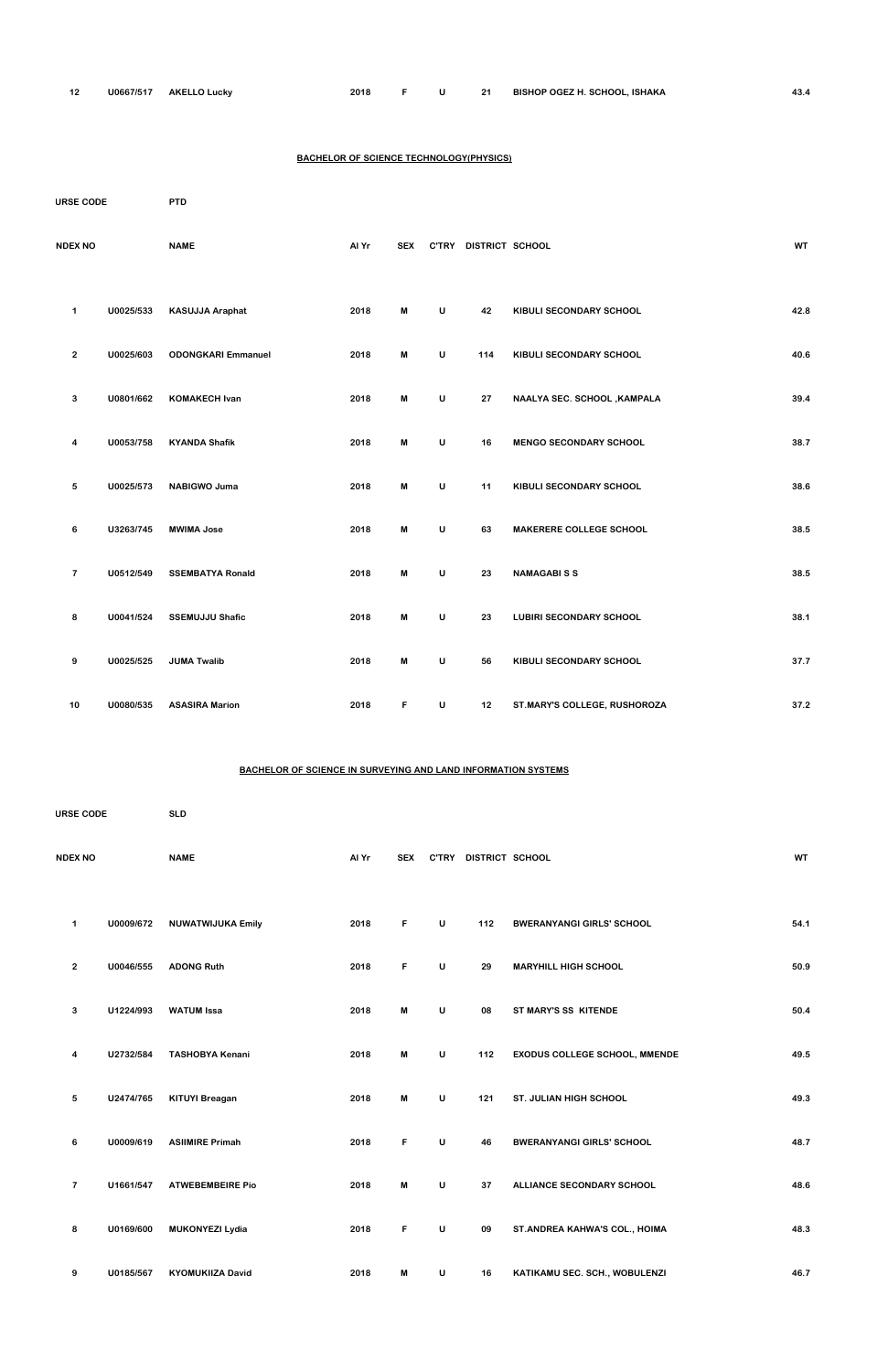### **BACHELOR OF SCIENCE IN TEXTILE AND CLOTHING TECHNOLOGY**

| <b>URSE CODE</b> |                         |           | <b>TCD</b>                     |       |            |              |                       |                                      |           |
|------------------|-------------------------|-----------|--------------------------------|-------|------------|--------------|-----------------------|--------------------------------------|-----------|
| <b>NDEX NO</b>   |                         |           | <b>NAME</b>                    | Al Yr | <b>SEX</b> |              | C'TRY DISTRICT SCHOOL |                                      | <b>WT</b> |
|                  | 1                       | U1417/681 | <b>NYESIGIRE Shimon</b>        | 2018  | M          | U            | 46                    | NTUNGAMO HIGH SCHOOL                 | 48.3      |
|                  | $\mathbf{2}$            | U0034/574 | <b>TUSHABE Davis Abby</b>      | 2018  | M          | U            | 46                    | ST HENRY'S COLLEGE, KITOVU           | 46.7      |
|                  | 3                       | U2032/604 | <b>AYEERWOT Oliver</b>         | 2018  | F          | $\mathsf{U}$ | 08                    | SEETA HIGH SCHOOL-MUKONO             | 46.3      |
|                  | 4                       | U0023/618 | ANGUYO Joshua                  | 2018  | М          | U            | 74                    | OLD KAMPALA SECONDARY SCHOOL         | 46.2      |
|                  | 5                       | U2032/580 | <b>OFOYRWOTH Anis</b>          | 2018  | M          | U            | 122                   | SEETA HIGH SCHOOL-MUKONO             | 45.5      |
|                  | 6                       | U1244/628 | <b>OUMA Andrew</b>             | 2018  | M          | $\mathsf{U}$ | 07                    | <b>BUSIA TRUST S S</b>               | 45.2      |
|                  | $\overline{\mathbf{r}}$ | U0083/701 | <b>AHEBWA Edinah</b>           | 2018  | F          | U            | 37                    | <b>IMMACULATE HEART GIRLS SCHOOL</b> | 45        |
|                  | 8                       | U0034/569 | <b>SSEBBAALE Anthony</b>       | 2018  | M          | U            | 33                    | ST HENRY'S COLLEGE, KITOVU           | 44.9      |
|                  | 9                       | U0064/574 | <b>OJEDE Benjamin Modikayo</b> | 2018  | M          | U            | 08                    | <b>NAMILYANGO COLLEGE</b>            | 44.9      |
|                  | 10                      | U0630/641 | <b>NABUNYA Tausi</b>           | 2018  | F          | U            | 16                    | <b>MBOGO HIGH SCHOOL</b>             | 44.8      |

### **BACHELOR OF VOCATIONAL STUDIES IN ARTS AND DESIGN EDUCATION**

| <b>URSE CODE</b> |                |           | <b>VAD</b>             |       |            |              |                 |                                  |      |
|------------------|----------------|-----------|------------------------|-------|------------|--------------|-----------------|----------------------------------|------|
|                  | <b>NDEX NO</b> |           | <b>NAME</b>            | Al Yr | <b>SEX</b> | <b>C'TRY</b> | DISTRICT SCHOOL |                                  | WT   |
|                  | 1              | U1829/502 | <b>NAMWIRYA Sophia</b> | 2017  | F          | U            | 55              | <b>GOOD SHEPHERD HIGH SCHOOL</b> | 44   |
|                  | 2              | U0048/578 | <b>JJUUKO Martin</b>   | 2018  | M          | U            | 15              | <b>MASAKA SECONDARY SCHOOL</b>   | 40.4 |

| 3              | U2139/578 | <b>NALUBUGA Evelyn</b>    | 2018 | F | U | 42  | MUMSA HIGH SCHOOL, MITYANA           | 40.3 |
|----------------|-----------|---------------------------|------|---|---|-----|--------------------------------------|------|
| 4              | U0077/819 | <b>NGONZI Enid</b>        | 2018 | F | U | 30  | <b>GOMBE SECONDARY SCHOOL</b>        | 39.3 |
| 5              | U0859/533 | <b>KENGONZI Emmily</b>    | 2018 | F | U | 30  | CENTRAL COLLEGE, MITYANA             | 39   |
| 6              | U0080/701 | <b>MUHWEZI Joram</b>      | 2018 | M | U | 26  | ST.MARY'S COLLEGE, RUSHOROZA         | 39   |
| $\overline{7}$ | U0192/502 | <b>ACIO Lillian Ogwal</b> | 2018 | F | U | 109 | ST.JOSEPH'S GIRLS, NSAMBYA           | 38.8 |
| 8              | U0967/580 | <b>SSEKANDI Jonathan</b>  | 2018 | M | U | 98  | <b>BRIGHT FUTURE VOC SS, KAWEMPE</b> | 38.7 |
| 9              | U0801/654 | <b>ECHATU Brian Paul</b>  | 2018 | M | U | 64  | NAALYA SEC. SCHOOL, KAMPALA          | 38.7 |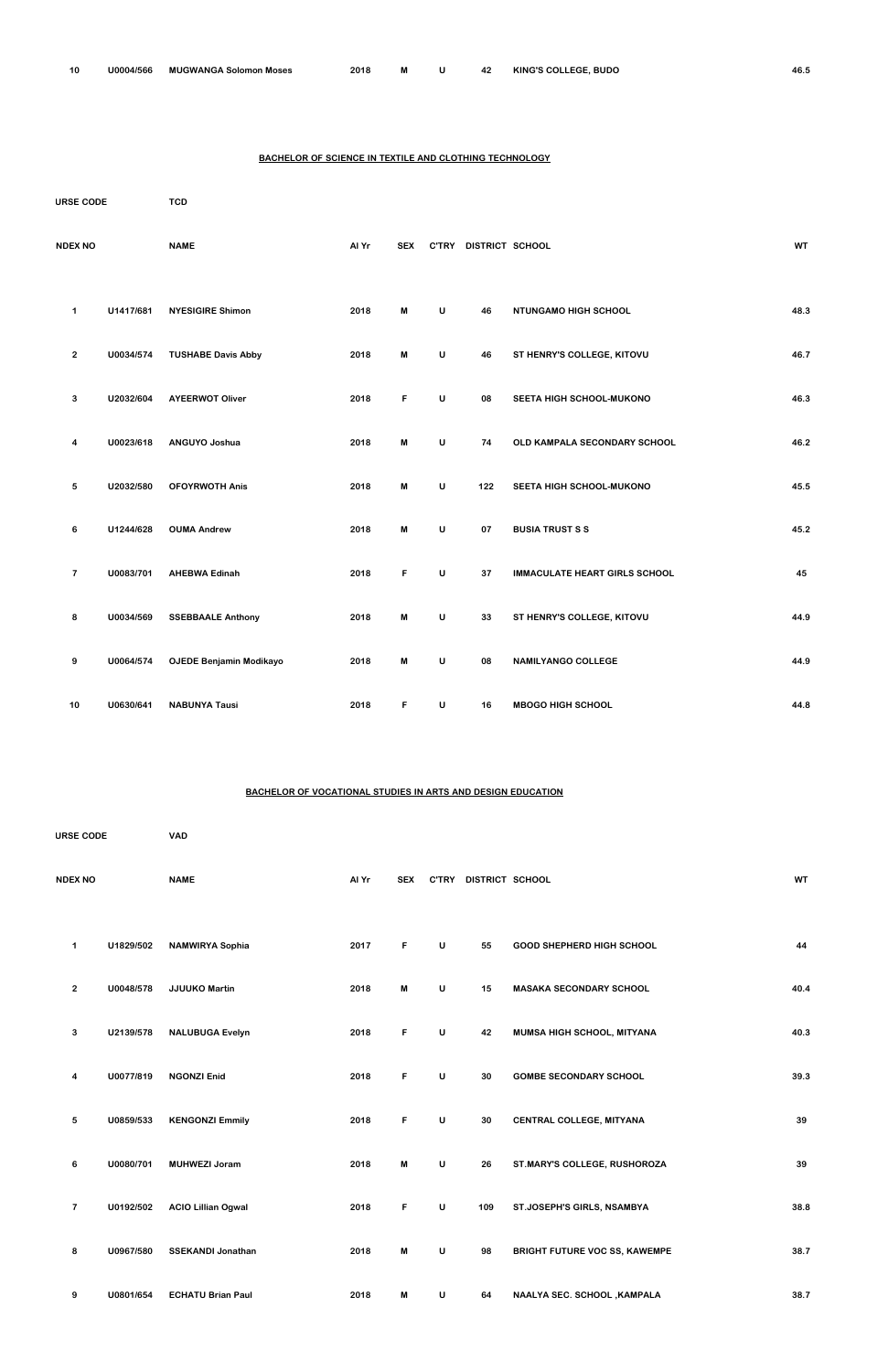| 10 | U1148/700 | <b>KYOMUHENDO Joseph</b> | 2018 | M  | U | 09 | <b>MANDELA S S, HOIMA</b>       | 38.6 |
|----|-----------|--------------------------|------|----|---|----|---------------------------------|------|
| 11 | U0256/531 | <b>KATAIKE Prossy</b>    | 2018 | F. | U | 79 | KISIKI COLLEGE, NAMUTUMBA       | 38.4 |
| 12 | U1417/610 | <b>OWOYESIGA Olivia</b>  | 2018 | F. | U | 46 | <b>NTUNGAMO HIGH SCHOOL</b>     | 38.3 |
| 13 | U1979/570 | <b>ANGURINI Isaac</b>    | 2018 | M  | U | 42 | <b>GAYAZA CAMBRIDGE COLLEGE</b> | 38.3 |
| 14 | U0051/620 | <b>WABWIRE Emmanuel</b>  | 2018 | M  | U | 36 | <b>MBALE SECONDARY SCHOOL</b>   | 38.3 |

#### **BACHELOR OF EDUCATION IN VOCATIONAL STUDIES ( HOME ECONOMICS)**

| <b>URSE CODE</b> |           | <b>VHD</b>                       |       |            |   |                       |                                               |           |
|------------------|-----------|----------------------------------|-------|------------|---|-----------------------|-----------------------------------------------|-----------|
| <b>NDEX NO</b>   |           | <b>NAME</b>                      | Al Yr | <b>SEX</b> |   | C'TRY DISTRICT SCHOOL |                                               | <b>WT</b> |
| 1                | U1085/577 | <b>ADYERO Scholastica</b>        | 2018  | F          | U | 27                    | BP CYPRIAN KIHANGIRE SS LUZIRA                | 33.9      |
| $\mathbf{2}$     | U0630/525 | <b>NADUNGA Sumaya</b>            | 2018  | F          | U | 36                    | <b>MBOGO HIGH SCHOOL</b>                      | 33.9      |
| 3                | U0050/501 | <b>ABER Racheal</b>              | 2018  | F          | U | 08                    | <b>TORORO GIRLS' SCHOOL</b>                   | 33.8      |
| 4                | U0801/666 | <b>NAKATO Gloria</b>             | 2018  | F          | U | 16                    | NAALYA SEC. SCHOOL , KAMPALA                  | 32.1      |
| 5                | U0053/966 | <b>MUGESERA Eunice Vannessa</b>  | 2018  | F          | U | 55                    | <b>MENGO SECONDARY SCHOOL</b>                 | 30.7      |
| 6                | U2061/643 | NANSAMBA Mwajuma                 | 2018  | F          | U | 33                    | MASAKA SECONDARY SCHOOL, ANNEX                | 30.7      |
| $\overline{7}$   | U2887/529 | <b>NAKKAZI Jane</b>              | 2018  | F          | U | 75                    | ST. ELIZABETH GIRLS SECONDARY SCHOOL, MITYANA | 30.5      |
| 8                | U0069/659 | <b>KOMAGUM Joshua</b>            | 2018  | M          | U | 27                    | KYAMBOGO COLLEGE SCHOOL                       | 30.4      |
| 9                | U1611/565 | <b>LABEJA Henry</b>              | 2017  | M          | U | 08                    | <b>OURLADY OF AFRICA SS NAMILYANGO</b>        | 30.3      |
| 10               | U1147/534 | <b>NAMUKASA Dreanar Joseline</b> | 2018  | F          | U | 55                    | <b>LUBIRI HIGH SCHOOL</b>                     | 29.9      |
| 11               | U1612/604 | <b>KAGOYA Beatrice</b>           | 2018  | F          | U | 90                    | HILTON HIGH SCHOOL                            | 29.6      |
| 12               | U0076/525 | <b>MIREMBE Shillah</b>           | 2018  | F          | U | 41                    | MITYANA SECONDARY SCHOOL                      | 29.5      |

| URSE CODE |                |           | <b>VTD</b>                     |       |            |              |                 |                                 |           |  |  |
|-----------|----------------|-----------|--------------------------------|-------|------------|--------------|-----------------|---------------------------------|-----------|--|--|
|           | <b>NDEX NO</b> |           | <b>NAME</b>                    | Al Yr | <b>SEX</b> | <b>C'TRY</b> | DISTRICT SCHOOL |                                 | <b>WT</b> |  |  |
|           | 1              | U0069/523 | <b>MULINDWA Kenan</b>          | 2018  | M          | $\cup$       | 13              | <b>KYAMBOGO COLLEGE SCHOOL</b>  | 46.8      |  |  |
|           | $\overline{2}$ | U0093/544 | <b>WAMBAKAMU Erick</b>         | 2018  | M          | $\cup$       | 55              | <b>ENTEBBE SECONDARY SCHOOL</b> | 46.6      |  |  |
|           | 3              | U0505/593 | <b>LUMBUYE Jonathan Mukasa</b> | 2018  | M          | U            | 55              | <b>KITENDE S S</b>              | 43.6      |  |  |